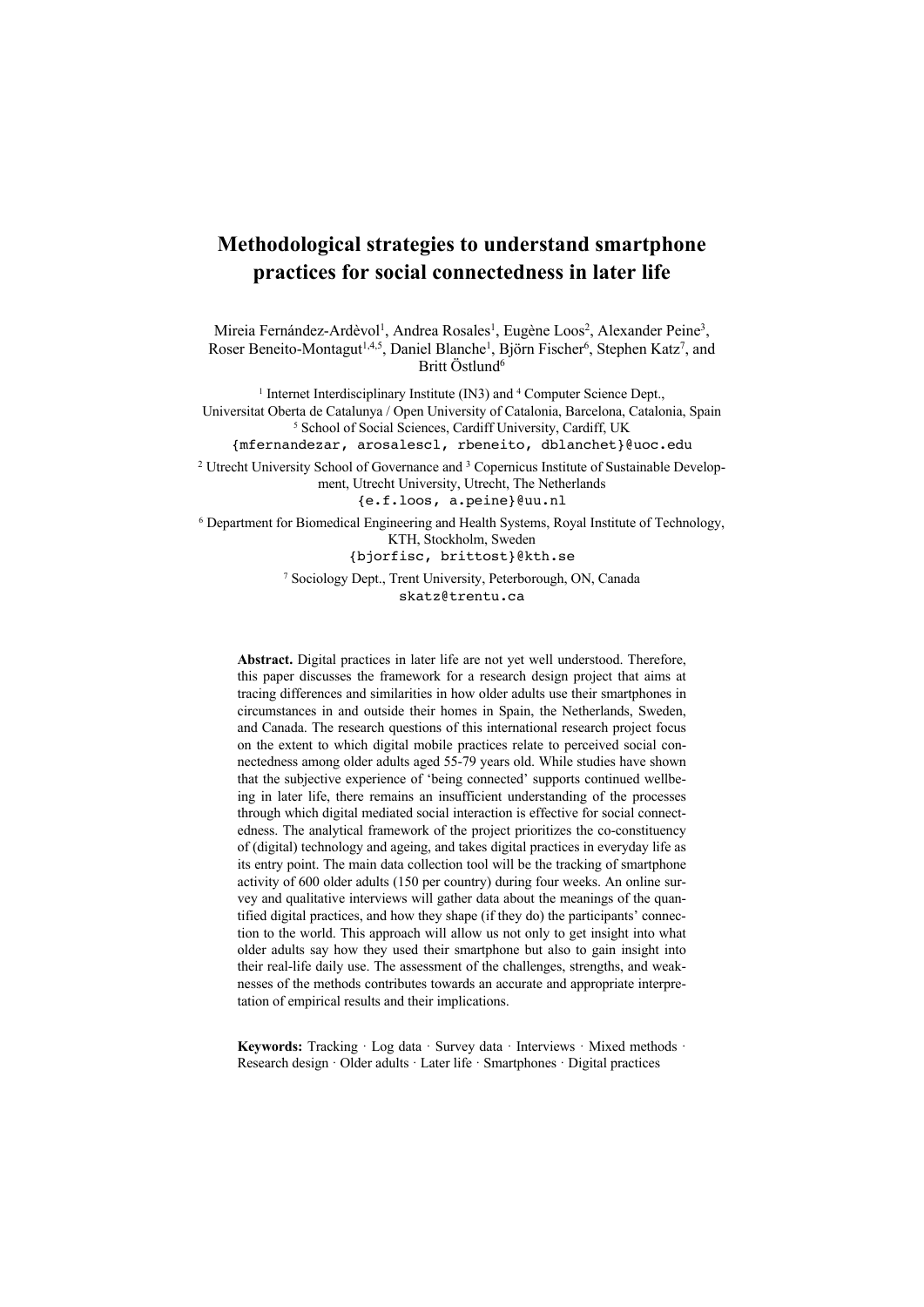## **1 Introduction**

In gerontechnological research, technologies are often regarded as mere solutions to age-related needs and problems by offering compensatory aids and supports [1, 2]. However, we contest this positioning of technological advancements as it has been associated with a deficit model of ageing and promote, instead, a critical model of socio-gerontechnology (S-G) as an alternative. This model combines traditional gerontechnology with insights from Social Studies of Science & Technology (STS) [3–6], and views ageing, technology and the social context as inextricably linked and mutually emergent (rather than separate entities [7]). Further, S-G emphasizes how technologies are contextualized and made meaningful within the lived realities of later life and the interplay between users, technology and social change [8]. Technologies only gain their characteristics over time as they are domesticated and embedded in society [9]. Hence, rather than remaining in the background, in our perspective on S-G, older persons and their immediate environments are central to the development of meaningful technologies for later life.

First launched in the 1940s, mobile phones started to be commercialized more prominently in the 1980s [10]*.* Since their massive consumer uptake in the late 1990s [11], they have become essential, everyday devices in most countries [12]. We consider this technological movement as part of a domestication process. Haddon [13] states that: "The earliest public and most cited reference to the concept of domestication was Silverstone, Hirsch and Morley [14], which appeared in a collection of some of the first empirical studies of ICTs. The metaphor of 'domestication' came from the taming of wild animals, but was here applied to describing the processes involved in 'domesticating ICTs' when bringing them into the home." (p. 17) [15–18]. Hartmann [19] also argues that domestication approaches, actually developed before mobile media were popular, vary amongst researchers, such that "some have tried to develop the domestication concept further, others have asked critical questions about its applicability to the mobile context, while yet others have simply applied the approach to a new set of – mobile – media."  $(p.42)$ .

Hartmann introduced the notion of 'mediated mobilism' [19] to connect mobility to social domestication through 'concurrency' and 'momentum' "as the combination of possibility and actuality in both the social and the technological. The latter in particular underlines how mediated mobilism relates to the concept of domestication: all of the above are affordances and possibilities, but they need to be enacted and interpreted by users in order to develop fully" (p.47). Some of these affordances are related to the fact that the mobile phone is a personal device that usually moves with the individual [20]. It allows perpetual contact [21] and creates a 'lifeline' with the user's personal support network [12, 22]. In the case of older individuals, digital communication devices are not necessarily assistive technologies [23]. They are part of the communicative ecology, defined by Foth [24] as "the context in which communication processes occur" (p.9), which refers to the whole structure of (digital) communication tools in individual's everyday life. In this sense, mobile phones are not used in isolation and often operate as an extra layer of (mediated) communication [25], if used.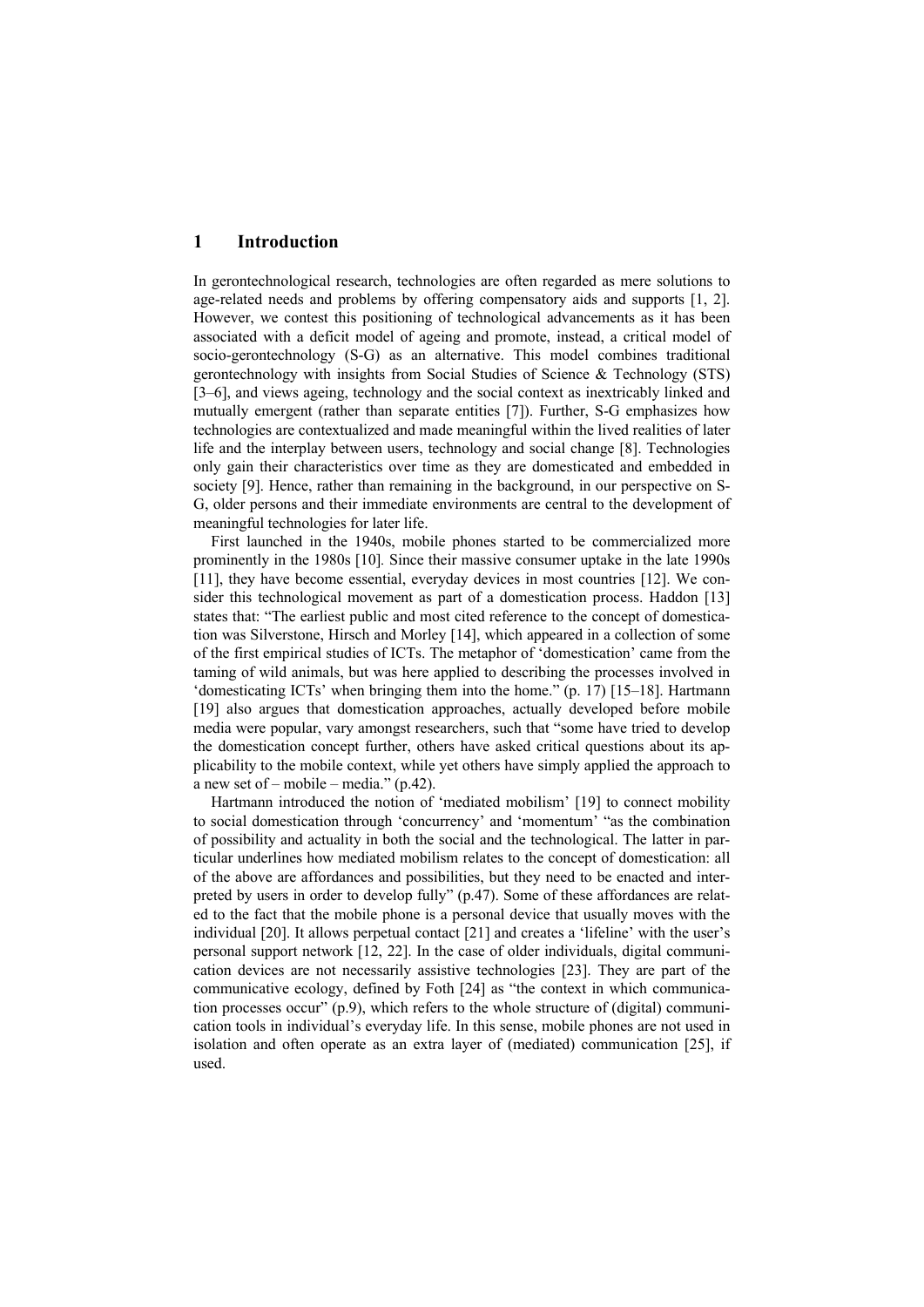Older individuals, rather than being passive users of (digital) technology, play an active role by domesticating reconfiguring, modifying or rejecting it in their everyday life. They also create meaning and incorporate technological domestication interactively within their lifestyles [26–28]. Research has demonstrated that older individuals have and often do execute their capacity to contribute to technological development and shape their technological environment [29, 30] by actively adapting the technology to their specific circumstances [31–33]. They choose to reject or not participate in the development of (digital) technologies, even while commercial messages portray older adults quite differently from how they might see themselves [34–37]. Further, from STS studies we have learned that where older adults are accused of technological 'wrong' or 'non-use,' that in reality there are reasonable and deliberate acts to defy the embedded meanings in the technology [38, 39]. Thus, not using a given technology is one way that older individuals articulate their expertise about their own lives, in the same way that attribute new meaning to those technologies they decide to use. Therefore, older individuals express their agency and autonomy through their use and non-use of technology and such expression are key to our perspective.

Our research in theorizing about the co-constitution of ageing and technology [40], steers away from the interventionist logic that characterizes mainstream approaches that reduce the lives of older people to being inputs and outputs of gero-design technologies and conceptualizing later life according to instrumental pre-defined tasks [41–43]. In contrast, co-constitution of ageing and technology highlights that ageing and technology are already intimately linked and mutually shaped (for a recent overview of empirical studies, see [44]).

Within this framework, our international research project aims to discover the uses of the smartphone within the everyday lives of 600 older adult individuals (150 x 4) 55-79 years old in four countries: Spain, the Netherlands, Sweden, and Canada. While our interest is on the third age [89], part of the participants in this research does not belong to this category as they are younger. However, by considering younger ages, it is possible to understand the differences between cohorts to have a more focused perspective on the intersection of digitization and ageing [90].

A tracking of smartphone logs over the period of four weeks in 2019 will be complemented by self-reported information [45] collected via an online survey and through qualitative interviews. This paper will present a framework for a research design project that aims at tracing differences and similarities in how older adults use their smartphones in various cultural contexts and to achieve a theoretically informed, realistic perspective on the impact of such devices in the lives of older adults, while taking into account that users create meaningful spaces for new devices in already existing digital and social arrangements [13, 18, 37, 46, 47]

We will analyze the everyday practices and motivations of (mobile) device usage by older adults, an area of knowledge currently underdeveloped in our view [48]. By looking at digital usages –and non-usages– that may be innovative, we will question widespread stereotypes of older users as passive recipients of existing technologies and designs [49]. Of particular interest is whether mobile digital communication fosters or hampers meaningful social connections; that is, the subjective experience of being connected, as meaningful social connections are essential ingredients for well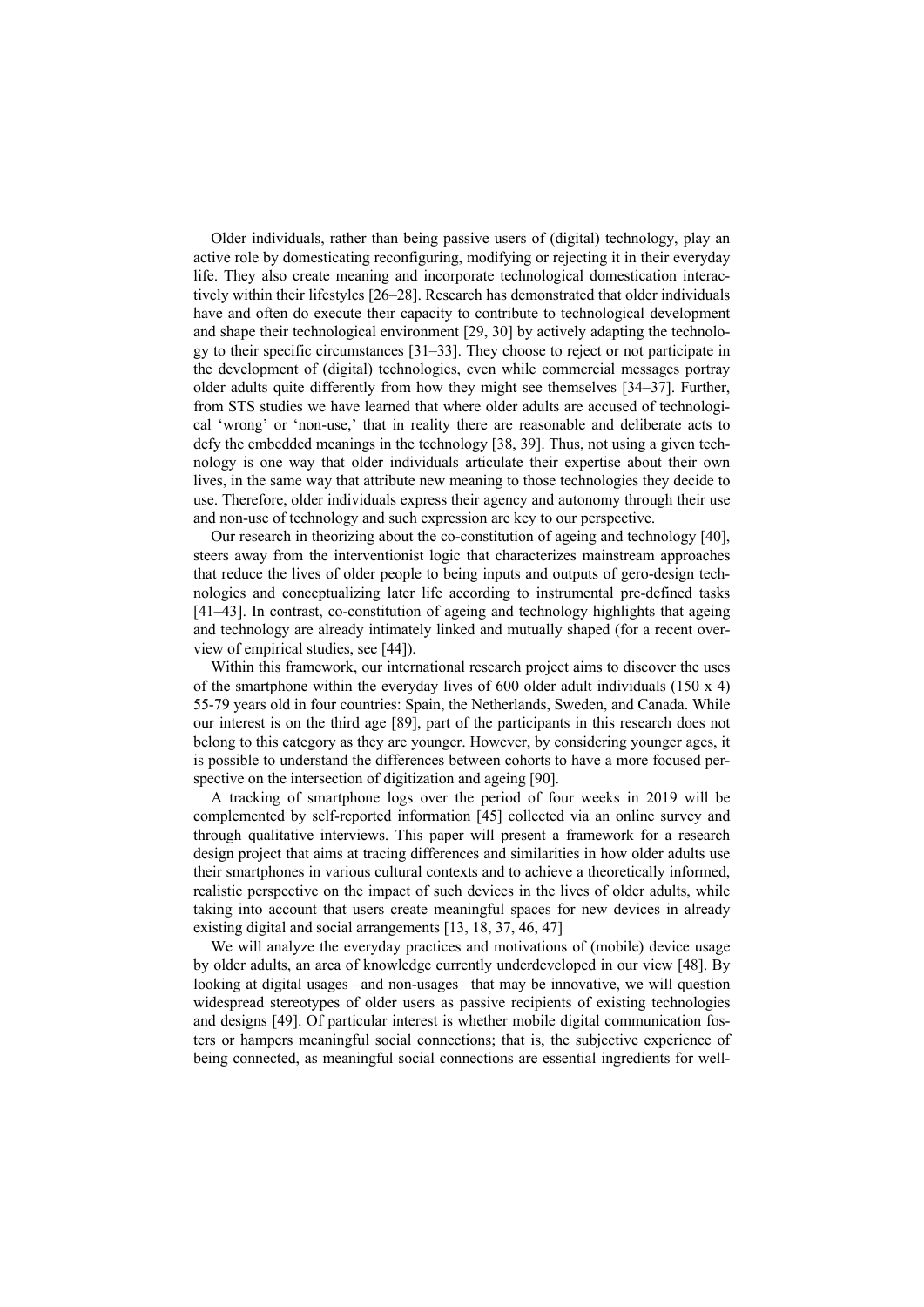being (in later life). In this vein, the main research question asks to what extent digital mobile practices relate to the reported social connectedness among older adults aged 55-79 years old in the four selected countries.

Section 2 of the paper discusses a key analytical issue: social connectedness potentially afforded by digital communication technologies. Section 3 focuses on the challenges of using smartphone logs as the main data source. Section 4 discusses the research design and the characteristics of the population under study. Section 5 finishes with the conclusion.

# **2 Social connectedness and digital technologies**

At this point, much research has been devoted to the potential of digital technologies to connect older people to the world around them. However, there is still a gap in the evidence to demonstrate the impact of such technologies on problems of social isolation and loneliness. Although some gerontological literature on social relationships has shed some light on the effects of the internet on social isolation, there is not enough understanding of the processes and mechanisms through which mediated social interaction is effective for social connectedness [50]. We know that older adults differ in their inherent need for social connection and their singular ability to manage feelings of exclusion. We also know that an ecological framework is needed to assess and determine the risk factors at different levels: individual, relationships, community and societal [51]. These aspects can then affect how older adults interact with others and what they expect of these social interactions at different levels, which in turn can lead to compounding a feeling of loneliness or isolation. It is a multifaceted phenomenon and studying its intersections with current digital technologies adds a layer of complexity.

Based on the ecological framework drawn out here, we conceptualize connectivity (or connectedness) as being a fundamentally social –rather than cognitive– phenomenon. Thus, instead of only considering the lack of social connection or social isolation as an individual problem (loneliness), our suggestion is to treat meaningful social connections as essential supports of health and wellbeing in later life. Such an approach informs our methods and instruments as well as the development and testing of a new tool for data collection about the nature of social connectedness.

Our approach relies on research from social gerontology that offers new understandings into the multiple and diverse ways older people experience social connectedness, isolation and loneliness [44, 52–54]; as well as on research about technological innovations in later life [7, 40, 47]. We suggest looking at four interrelated dimensions that depict the experience of social connection in later life from an ecological perspective: (i) individual traits, (ii) personal relationships or networks, (iii) community connections, and (iv) societal engagements (Figure 1).

The **individual traits** that shape social connectedness emerge from factors of age, gender, health and wellbeing, living arrangements, and life course events or transitions. We focus on the demographic characteristics, health and wellbeing, living arrangements and, given the interest of the project in digital technologies, we include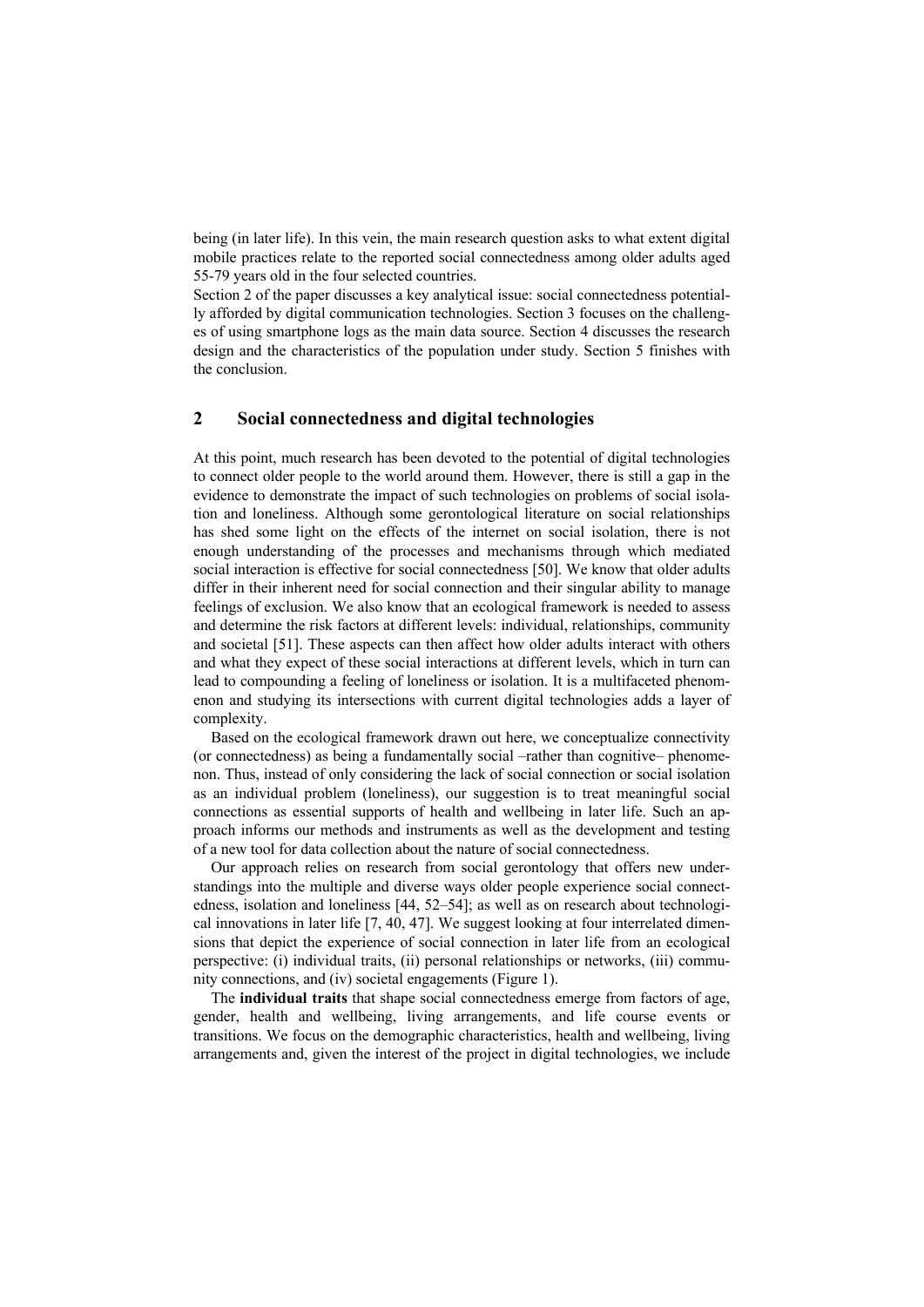the 'ways of being connected' as a relevant dimension to explore. **Personal relationships or networks** refer to both the quality and quantity of an individual's personal relationships. Having various direct and constant personal relationships increases the opportunities of getting support, while having frequent contact with others supports health and wellbeing [55]. Personal relationships or networks are comprised of several overlapping activities including frequency of contact with close friends, family or neighbors.



**Figure 1. Social Connection Conceptualization**

**Community connections** are the activities that happen outside the home and connect individuals across associations, neighborhoods and various communities. These community connections are usually interrelated with personal networks, but involve a stronger commitment and can enhance social connectedness in ways different from personal relationships; for example, through collective feelings of group belong. We consider the last dimension, **societal engagements**, to be one of connectedness to the broader society or the world around us. The role of media and digital technologies is crucial in this respect because of where it engages older people to feel part of the social body as a whole in ways that are relevant for connectivity. Of course media and digital technologies can also serve to alienate and marginalize older people.

A person may experience discrepancies between their actual connections and the subjective experience of being connected to varying degrees and intensity at any of the dimensions described in (ii), (iii) or (iv). Yet, there are a range of individual factors (i), such as socio-demographics, living arrangements, health, and wellbeing, as well as the means of connection that might have an effect on the experience of discrepancies in the aforementioned dimensions. Consequently, enrichment in one or more dimensions could potentially affect the social connection of older people.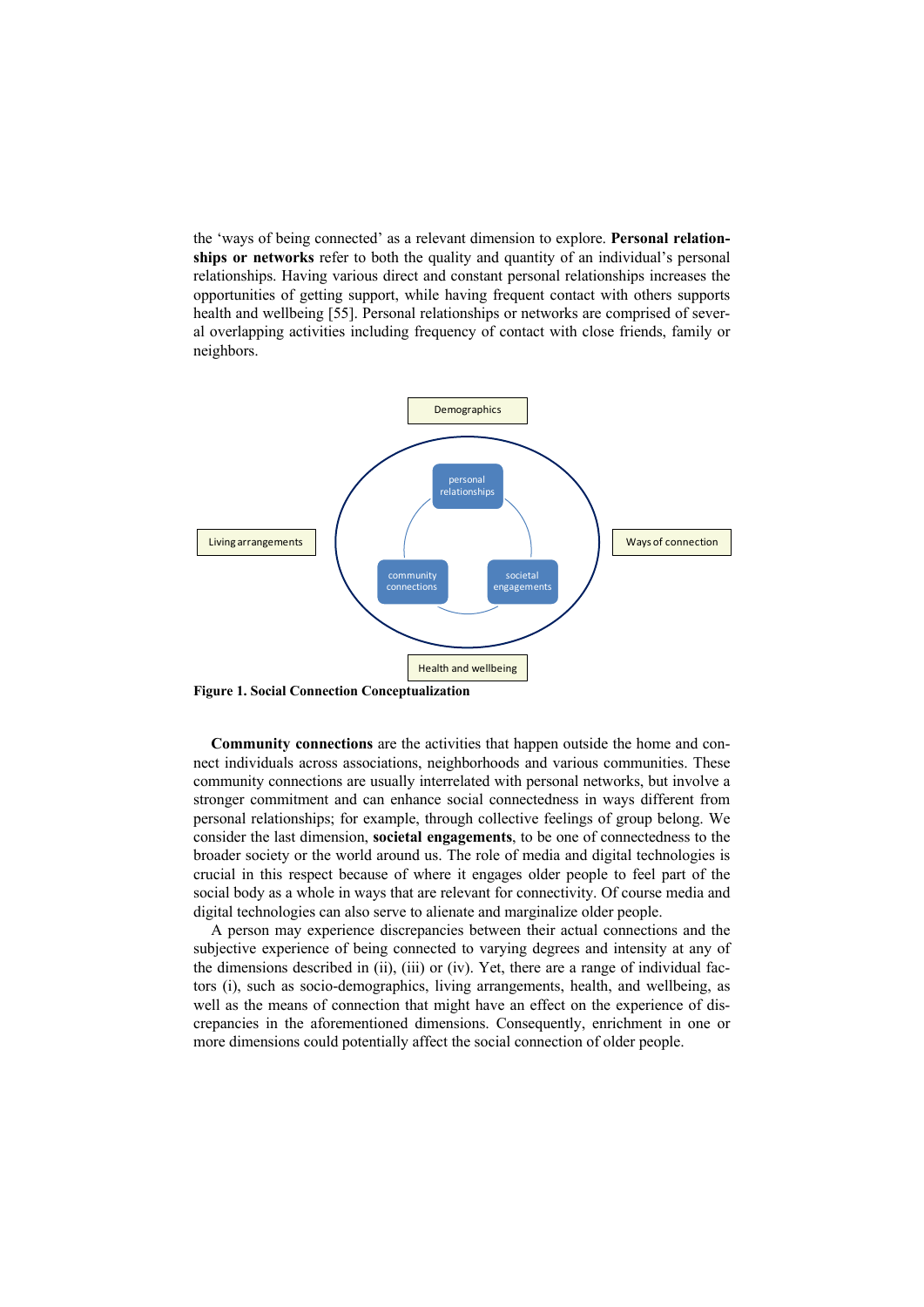The individual circumstances and the three types of connectivity (personal relations, community connections, and societal engagement) have been broadly studied in gerontology. However, the research on the study of the interrelation of these with the ways of being connected, including digital technologies. is more scarce and the research project we describe here aims to contribute in this area.

# **3 Smartphone logs: practicalities of data collection**

Our international research project will analyze smartphone logs collected employing a tracking tool. The social sciences acknowledge the relevance of smartphones for conducting research [56] and logs are byproduct data commonly available as part of the big data revolution [57, 58]. Research relying on smartphone logs ranges from the particular analysis of the smartphone use [59] to more general digital mediated practices [60], sometimes focusing on specific age groups, such as teenagers [61] or older adults [48, 62, 63]. There is research interest in the mitigation of information overload for users while interacting with the smartphone [64] and on how the context of use affects the usage of mobile-based communication services [65]. Mobile logs can help to identify problematic usage [66] and overuse [67], and inform the analysis of the influence of socioeconomic status on smartphone usage [68]. However, logs face some limitations that must be taken into account for an appropriate interpretation of tracked use. In what follows, we discuss selected issues relevant to our research project, which we group under two categories: data interpretation and data biases.

## **3.1 Data interpretation**

Data interpretation is a central feature of big data analyses because logs are byproduct data that are not designed in response to particular research goals [69]. Digital logs are the raw data of apparently non-intrusive methods for data collection [70, 71]. They appear to be objective records for measuring digital usage that overcome the limitations of traditional data collection methods that are only able to gather reported use [72], but their interpretation faces some important limitations. One weakness is where smartphone logs are treated as solely human behaviour [62, 73], although in most occasions they are a mixture of human and automated or programmed activities – as we argue elsewhere [62]. Smartphone logs collect information on when and for how long the screen has displayed an app [59, 64, 67, 74, 75], but this does not necessarily mean that the user was interacting with the device. The timeout feature can keep the screen on even when the user stops interacting with the device. Logs duration, in this case, depends on the screen timeout  $-$  a feature the user can define as a general device setting.

Other features and settings would shape the information which logs provide, including the ambient display, interactive notifications, priority notifications and the unlocking system(s) the user defines. In particular, the ambient display turns the screen on and opens the app whenever there is an incoming notification. Tracking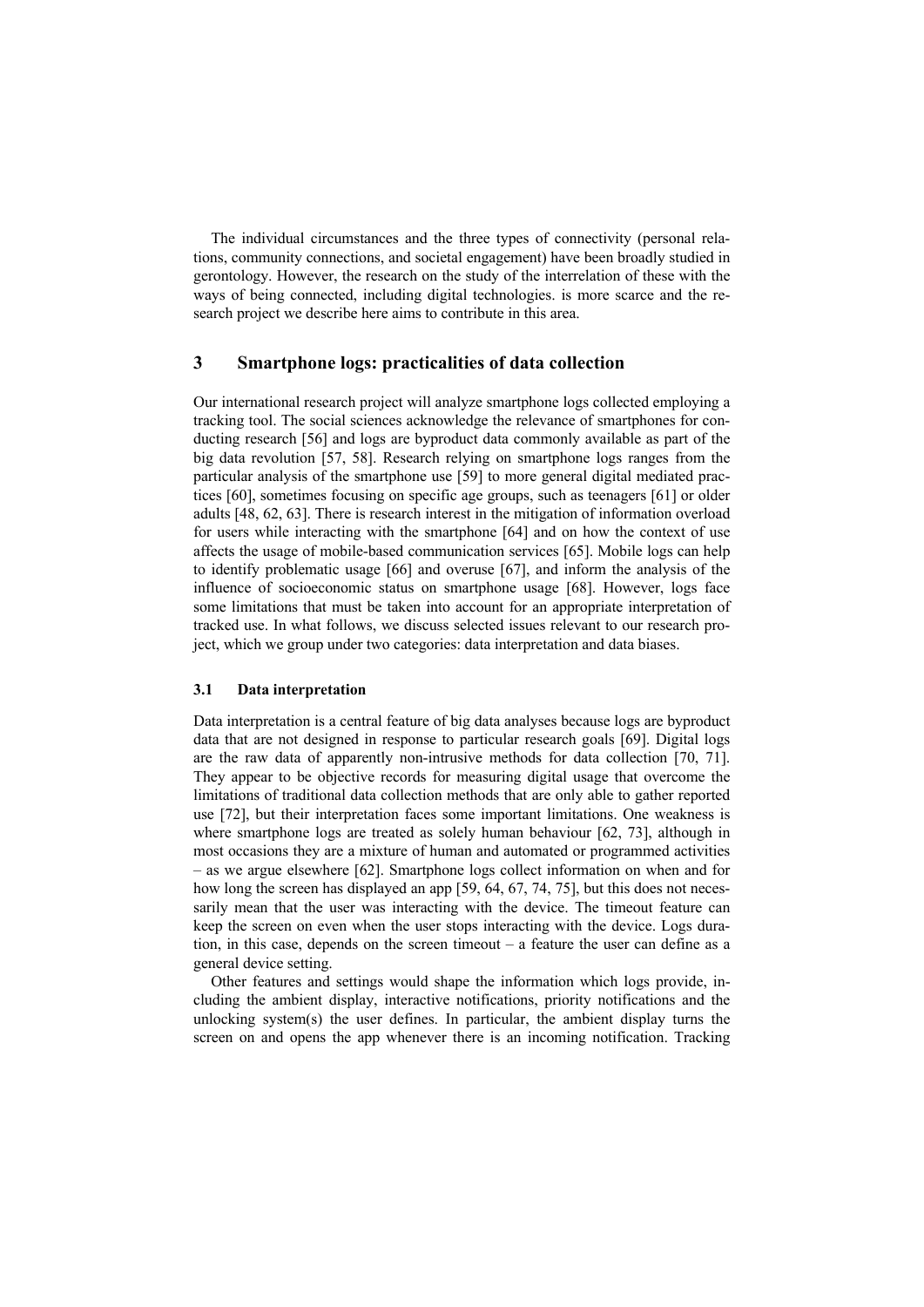systems interpret this feature as an activity of the smartphone, but it would be inaccurate to infer it corresponds to actual users' activities in all instances.

In a similar strand, analyses usually assume that logs report data from a single user. However, in richer Western societies, some users regularly share their smartphone with relatives, as in the case of parents of young children who do not have their own device and couples with one member having limited interest in smartphones. Shared use is difficult to grasp, and it becomes more relevant when logs are used for psychometric predictions, e.g. [76–78], as they refer to a single user. Therefore, similarly to the questioning of self-reported use not being 'objective data,' tracked use also faces interpretive challenges as it is a proxy of usage not fully representing actual human use.

## **3.2 Data biases**

Data biases respond to technical issues, as tracking systems are not universal. First, available research does not analyze all the operating systems (OS) equally, as they impose different working conditions, in general and for tracking systems in particular. Despite some exceptions that involve the two most popular smartphone operation systems, Android and iOS [e.g., 61], or do not provide information about the operating systems included in their sample [e.g., 76, 79] most studies tend to focus on a single operating system. In this second case, most focus on Android [48, 59, 60, 64, 66, 67, 78, 80], while fewer papers track iOS [68] devices. Minority OS, like Symbian, are seldom analyzed [65]. While we have not found a discussion on such selection, our previous experience [62, 81] made it clear that different operating systems allow the collection of different information. In general terms, Android is more likely than iOS to allow tracking software(s) to function on their devices fully. This common practice of focusing only on one operating system seems to come with a bias, as the socio-demographic characteristics of diverse smartphone OS are different [e.g., 11]. One research study of personality traits found few differences between Android and iOS users that might have been due to socio-demographic differences [82]. Another issue is that tracking systems do not grant compatibility with all OS versions. The oldest and newest OS versions might be beyond the scope of particular tracking softwares. Most studies do not provide information on the particular versions of the OS compatible with the tracking system, which prevents researchers from evaluating the biases created by this technical issue – an exception is [73].

Other biases in data appear beyond technicalities. In this sense, recruitment systems usually apply snowball sampling procedures [59, 73, 83] without a reflection on the analytical consequences of generalizing results based on them. Of relevance is that demographics tend to be left out of the discussion. Beyond some exceptions [48, 62], most studies do not collect demographic data and while some papers do not discuss this lack of information [60, 61, 76], others justify it in their design. Some authors choose not to collect demographic data, like gender or age data, to grant privacy and personal security [59]. Others, instead, argue that the extra steps necessary to collect personal data, such as the provision of informed consent, would reduce the willingness of individuals to participate in the research [73]. Thus, following a big data ap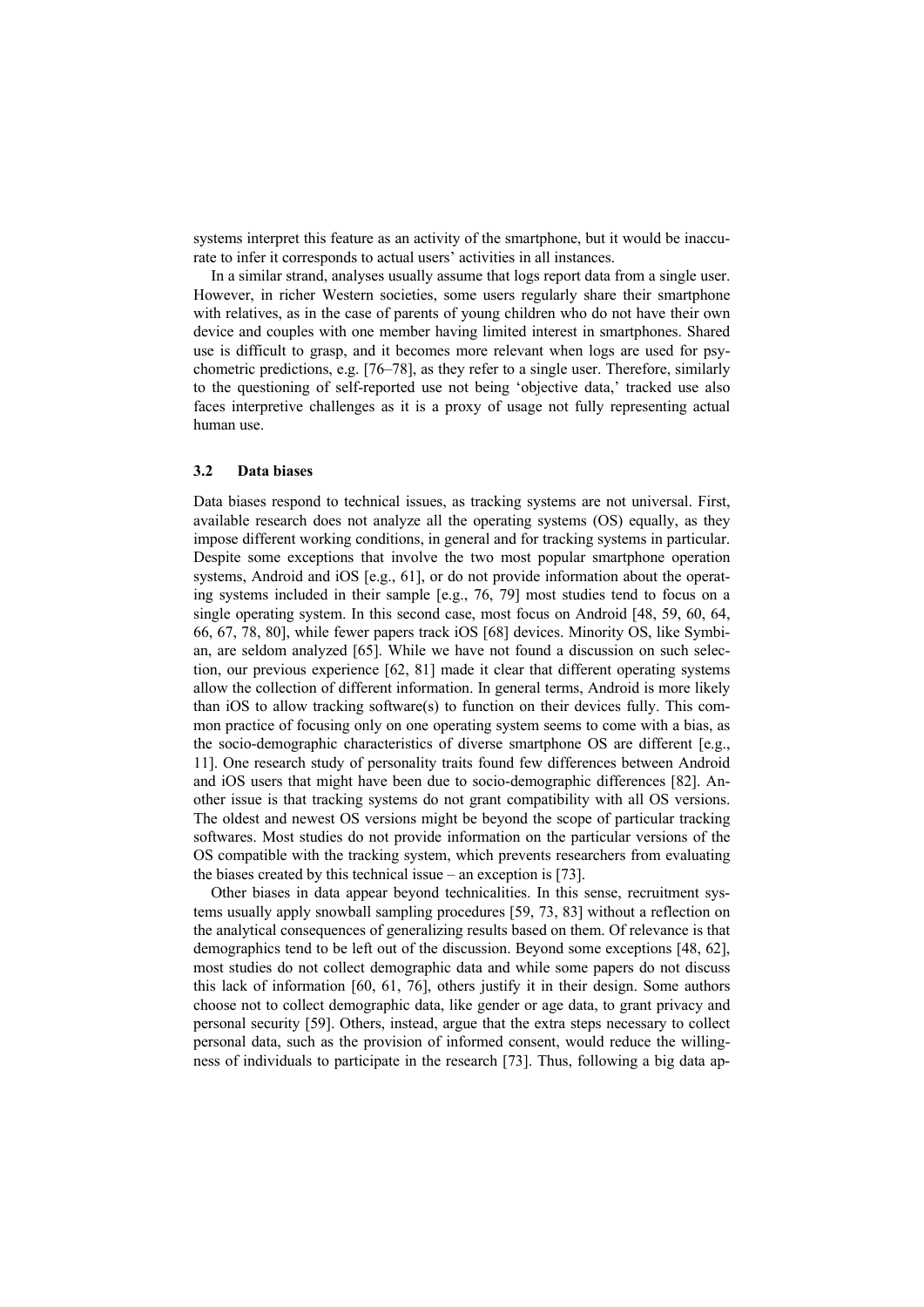proach, they prefer to have large amounts of data at the expense of quality and representativeness of diverse kinds of users.

# **4 Research design**

The first and second author defined the international research project discussed here, which benefits from the experience of previous studies [62, 84–86].This research is part of a larger project, Being Connected at Home - Making use of digital devices in later life (BConnect@Home) (https://www.researchgate.net/project/BCONNECT) HOME-Making-use-of-digital-devices-in-later-life), coordinated by the third and fourth author. As one of its parts, the results of this study will inform the other parts of BConnect@Home. At least one member of the four partner institutions participated in the discussions that fine-tuned the survey questionnaire and interview outline. This process, led by the first author, aimed at facilitating the appropriation of the tools by the international research team and, therefore, to foster future analyses and results relevant for the different participants in their respective areas of interest.

#### **4.1 Universe under study**

The aimed universe of study corresponds to online older adults aged 55 to 79 year old living in Canada, the Netherlands, Spain, and Sweden. Regarding **age**, this research analyzes cohorts that were born between 1939 and 1963, a group that spans a period of 25 years. In general, a cohort is a social group that shares critical experiences within the same period, with the year of birth being the variant most used by gerontologists and social scientists. Cohort scholars argue that members of the same (birth) cohort share common experiences due to their shared historical and biographical locations, which imprints certain characteristics onto its members that distinguishes them from other cohorts [87]. These cohort differences have been associated with social change, whether as a cause, a consequence, or both [88]. While in general terms, the BConnect@Home project is interested in the third age [89], part of the older adults in this research do not belong to this category as they are younger. However, by considering younger ages, it is possible to understand the differences between cohorts to have a more focused perspective on the intersection of digitization and ageing [90]. The definition of an upper threshold on age (in this case 79 years old) responds to technical limitations, as the companies that manage online panels do not expect to be able to reach older old individuals, whose levels of internet (mobile) access tend to be comparatively lower (see Table 1).

The number of older adult citizens online is on the rise, as is the use of smartphones. Available data worldwide show that although older population have lower internet uptake rates compared to younger age groups, their adoption rates are increasing at a fast pace; and growth rates are particularly faster among younger older adults [11, 91–93]; and mobile phones follow a similar path of growth [11, 92, 93]. However, the age digital divide remains comparatively higher in countries where the internet is less spread out [11].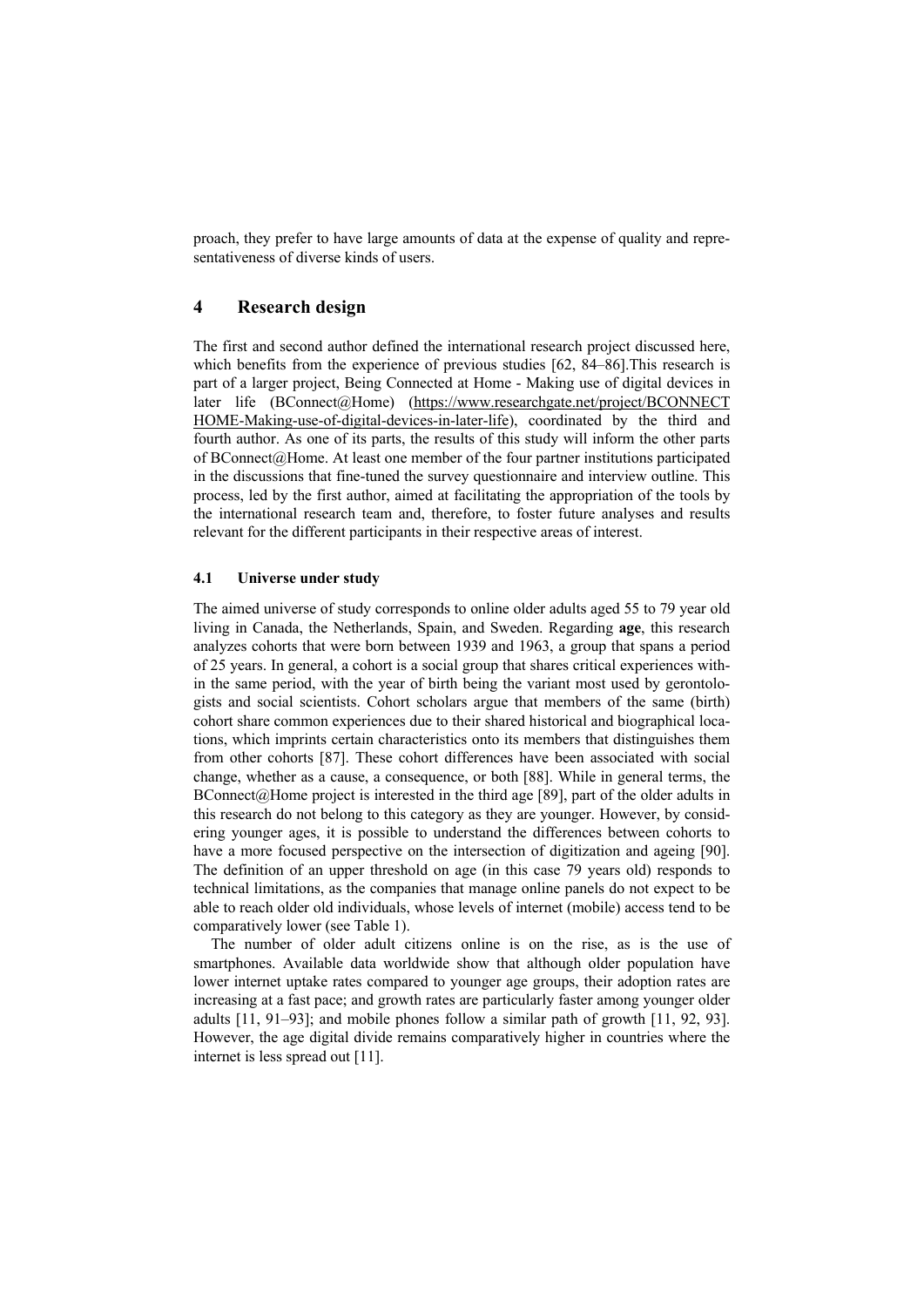The **geographical scope** in this project is selected to provide ample diversity regarding internet and smartphone use in later life and, thus, to enrich the analysis. As Table 1 shows, Sweden and the Netherlands are the two countries with higher internet use and higher mobile internet use at all ages for which information is reported. Canada ranks high in internet use at every age, both slightly below the Nordic countries and clearly above the EU average and Spain. Regarding smartphones, Canadian data are on ownership instead of mobile internet usage, which is usually higher than mobile internet access [e.g., 11]. Despite this difference and the fact that direct comparison is not possible, smartphone ownership in Canada is lower than mobile internet use in Sweden and Canada. Finally, Spain is the country with lower levels of internet adoption, which are below the EU average. Mobile internet use, however, is above the EU average. Also, the ratio between mobile internet and internet, which measures the comparative popularity between the two forms of access, is higher in Spain than in the rest of the countries considered, except in the 55-64 age group, where Sweden ranks the first. Of interest are the lowest values of this ratio for Canada, mainly justified by the higher mobile telecommunication price structure [96]. In this case, the mobile digital divide increases comparatively more in Canada and narrows more in Spain. Older adults in Spain would be more likely to go online with their smartphone, while older adults in Canada would be more likely to rely on other devices for online connection.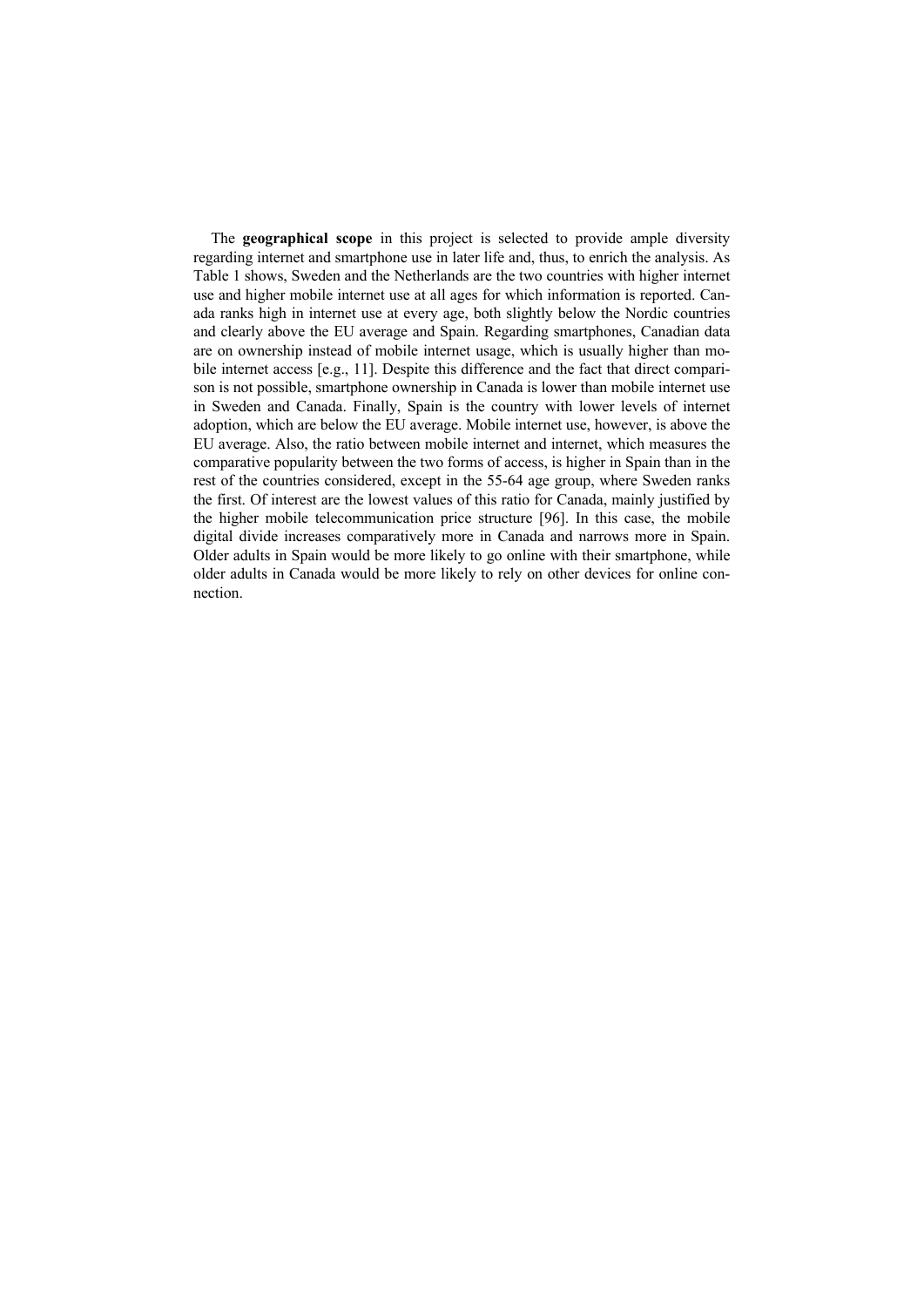Table 1. Internet and smartphone (internet) diffusion in the studied countries. Total population and selected age groups. Descendent order of internet use.

| Unit: %                   | <b>Total</b> | 55-64 | $65 - 74$ | $75+$   |
|---------------------------|--------------|-------|-----------|---------|
| Sweden $(1)$              |              |       |           |         |
| (a) Internet users        | 97           | 97    | 86        |         |
| (b) Mobile internet users | 84           | 82    | 52        |         |
| (b)/(a)                   | 0,866        | 0,845 | 0,605     |         |
| The Netherlands $^{(1)}$  |              |       |           |         |
| (a) Internet users        | 96           | 96    | 86        |         |
| (b) Mobile internet users | 84           | 76    | 53        |         |
| (b)/(a)                   | 0,875        | 0,792 | 0,616     | $\cdot$ |
| $Canada^{(2)}$            |              |       |           |         |
| (a) Internet users        | 91           | 91    | 81        | 50      |
| (b) Smartphone owners     | 76           | 69    |           | 18      |
| (b)/(a)                   | 0,835        | 0,758 |           | 0,360   |
| EU <sup>(1)</sup>         |              |       |           |         |
| (a) Internet users        | 85           | 75    | 54        |         |
| (b) Mobile internet users | 63           | 42    | 24        |         |
| (b)/(a)                   | 0,741        | 0,560 | 0,444     | $\cdot$ |
| $\text{Span}(1)$          |              |       |           |         |
| (a) Internet users        | 85           | 75    | 45        | 14      |
| (b) Mobile internet users | 76           | 60    | 30        | 8       |
| (b)/(a)                   | 0,894        | 0,800 | 0,667     | 0,571   |

.. Not available.

(1) Year 2017. Individuals who accessed the internet in the last 12 months [92]. Individuals who used a mobile phone or a smartphone to access the internet [94]. EU, as for its current composition (28 members). Total refers to population aged 16 to 74.

 $^{(2)}$  Year 2016. Individuals who used the internet last month [95]. Individuals who own a smartphone [93]. Total refers to population aged 15 and older.

### **4.2 Instruments for data collection**

Planned for early 2019, we will proceed with data collection and follow a sequential mixed-methodology [97]. It will begin with the collection of the smartphone logs during four weeks of a sample of 150 individuals in each country (600 in total). The samples will resemble the distribution of the online population aged 55 to 79 (broken down by age and gender). The research then will follow with an online survey addressed to the whole sample, and finishes with the qualitative, semi-structured interviews with 15 individuals per country (60 in total, 10% of the total sample). With the survey and the interviews we will gather reported use, opinions and perceptions, which constitute essential information for an appropriate interpretation of the smartphone tracked use and their meanings for participants. The data collection process relies on a marketing research company with access to an online panel of consumers in each country. Those panels, managed enterely online, reward participants for their time. They allow usual sampling processes for online fieldwork and comparability at an international level. In some countries, the marketing company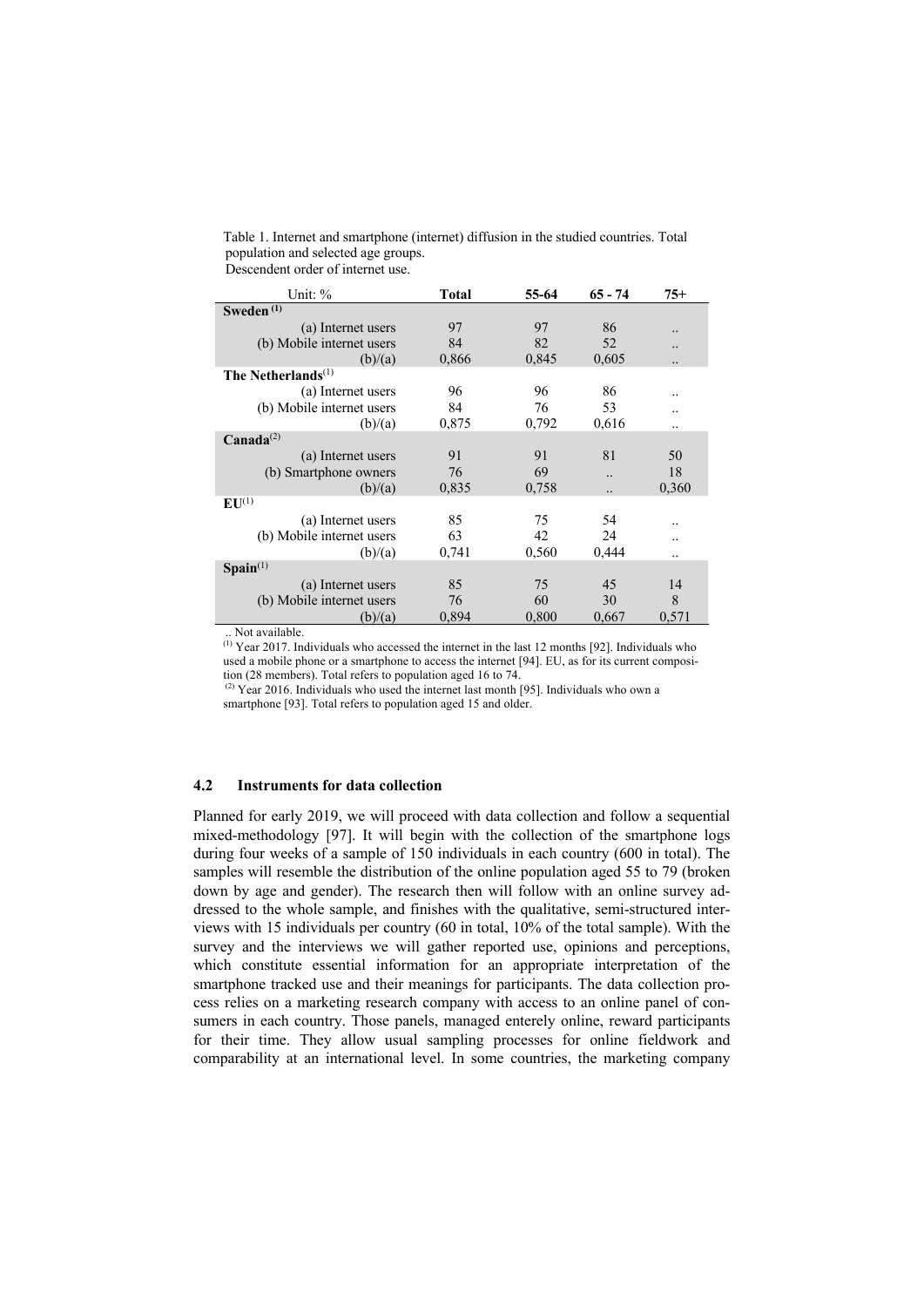gains access to the panel via a (third) local partner. However, all the data collection tools are the same in every country, with adaptations in language, contextual information, and ethical requirements and procedures.

Participants' **recruitment** follows the usual strategies used in online-based research, as in the panel managed by the marketing company (or its local partners), participants receive an invitation to participate in the research project. Gender and age quotas, not reproduced here, guide the sampling process, which are established based on available data published by official statistical offices in 2018 –Eurostat for the three EU countries and Statistics Canada for Canada.

The **tracking** tool will collect smartphone logs of apps and websites running in the smartphone and displayed in the screen while the screen is on, together with the time and length of these activities during the four week period. This information is often used to calculate an indicator of use of the smartphone [48, 59, 64]. Participants have to install software on their smartphone that tracks their digital activities during the period. There is an explicit consent form which they have to approve before installing the software, and they can turn the tracking tool off whenever they consider.

The tracking will be conducted on Android smartphones, although the marketing research company originally planned the inclusion of both Android and iOS smartphones. The company based their decision on the restrictions and special certification Apple asks of providers, which complicates the process of installation of the tracking technology. In particular, including iOS devices would create extra problems for participants, who would need to give permission and (re)configure every network with which they are usually connected. The main consequence would be a bias in the data collected on iOS phones, as there is no certainty about "what networks did they manage to configure and if it covers all the navigation (..., which) will mean having partial information in a way that we cannot control" (internal communication with the company).

The **online survey** has an estimated length of 10 minutes. Participants will be invited by e-mail by the company once the tracking period is finished. The questionnaire gathers information on the following areas: social connectedness; digital mobile practices, including time of use and place of use; perceived essentiality of the smartphone; ecology of media; and socio-economic background and household typology. Also, an instrumental block of questions looks into the smartphone characteristics and settings for a more nuanced interpretation of tracked data.

The semi-structured **qualitative interview** is designed to last 30 minutes approximately. The research will discuss with participants their media with a particular interest in the role of the smartphone in creating/maintaining social connectedness at home and elsewhere, a dimension linked to the different processes of domestication. The interview will include information based on the tracked usage; for example, figures on the number of accesses to the smartphone per day and hour, and a list of the 10 most used apps during the tracking period), all in order to better understand the meanings of the data for participants. Interviewers will be members of the research team, who will contact participants who volunteer for the interview. A video call (Skype or similar) will allow accessing a more diverse group of participants possible and conversations will be recorded. Transcriptions, once translated into English, will be available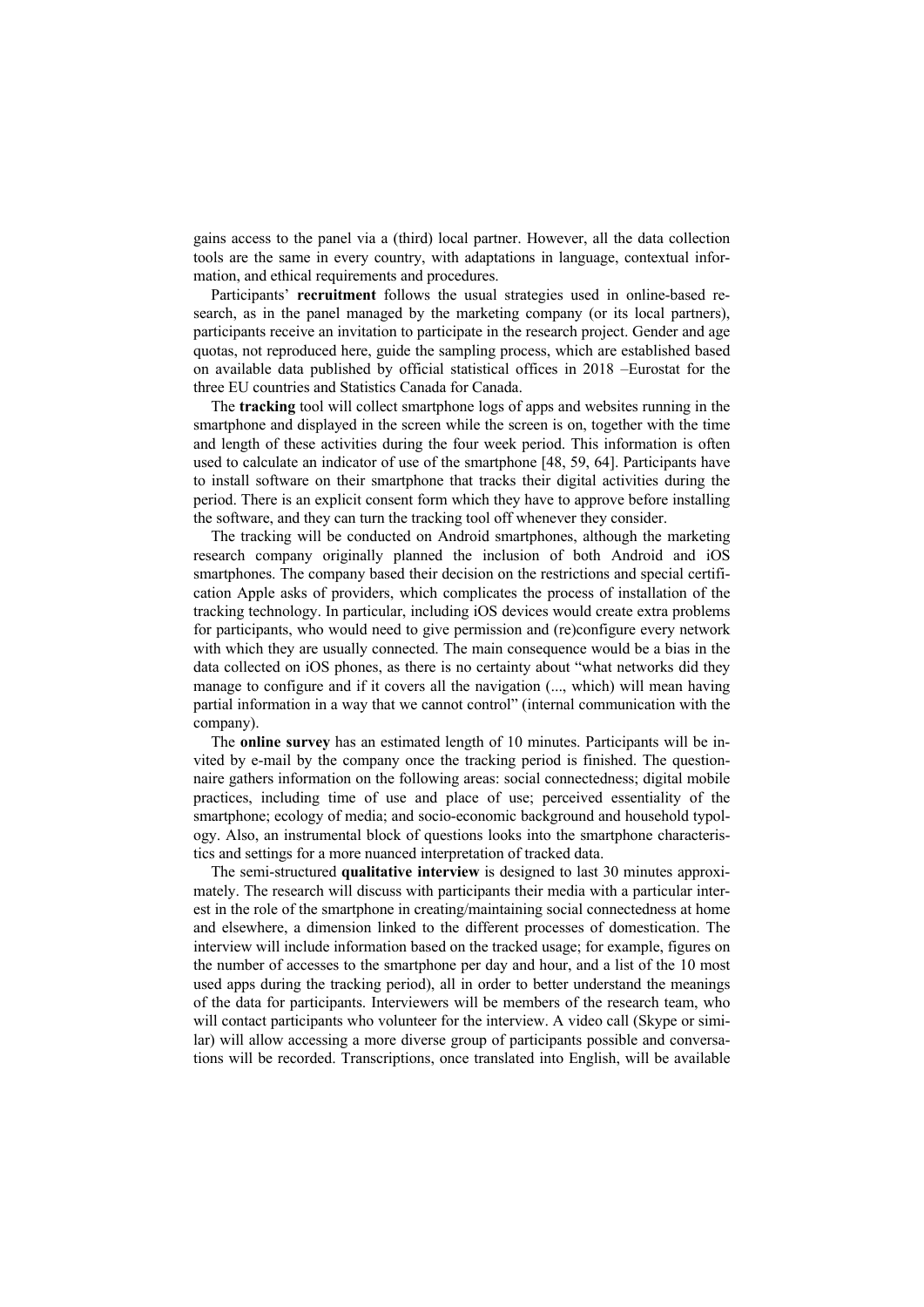for all the researchers on the team. For an easy sharing of any supporting visual material, the interviewer will share their screen with the participant.

Four individuals helped in the **validation of the questionnaire and the qualitative interview** in Spanish (two women -aged 59 and 68-, and two men -73 and 78). Their feedback helped to reword or delete questions. Final validation of the length of the questionnaire included, in addition to the initial feedback of the four volunteers, the experience of team members, colleagues, and relatives of different ages. The qualitative survey did not need extra length validation. After agreeing to the structure and the specific contents of the questionnaire and the interview outline, each local team adapted or translated it into English (Canada), Dutch (the Netherlands), Spanish (Spain), and Swedish (Sweden).

## **4.3 Ethics, a (g)local issue**

Big data approaches come with questions regarding privacy and ethical protocols [98, 99], and our project had to face the concerns of the respective ethical boards in each partner institution. The deployment of the project was subject to the necessary ethical approval in the four partner institutions that lead the data collection. Ethical committees belonged to the universities in Spain and Canada, in Sweden the board is a country-wide institution, while in the Netherlands the research institution's director approved the research proposal. Reflecting differences in legislation and prevailing social values, each country had different dynamics and rules, and the research project had to adjust to them. Two main issues illustrate such differences.

On the one hand, in the Canadian context there is a particular concern about the use, storage and privacy of data where private companies are hired by publically funded research. Hence, ethical approval was of the highest importance so that equal access to participants was available under similar circumstances and with comparable data collection methods. On the other hand, the European Union is now highly concerned with the management of private, personal data while, at the same time, fosters the values of open science and open data in funded projects. As a consequence, a balance between these areas was needed in all participant countries.

# **5 Conclusion**

The paper discusses the research design and the practicalities of an international research project about the digital practices of older adults. The research questions focus on the extent to which digital mobile practices relate to perceived social connectedness among older adults aged 55-79 years old. We conceptualize connectivity (or connectedness) as being a fundamentally social –rather than cognitive– phenomenon. Therefore, social connectedness articulates around four interrelated dimensions: individual traits, personal relationships or networks, community connections, and societal engagements.

The four selected countries, Spain, the Netherlands, Sweden, and Canada, have different systems of internet diffusion and smartphone use that shape differently the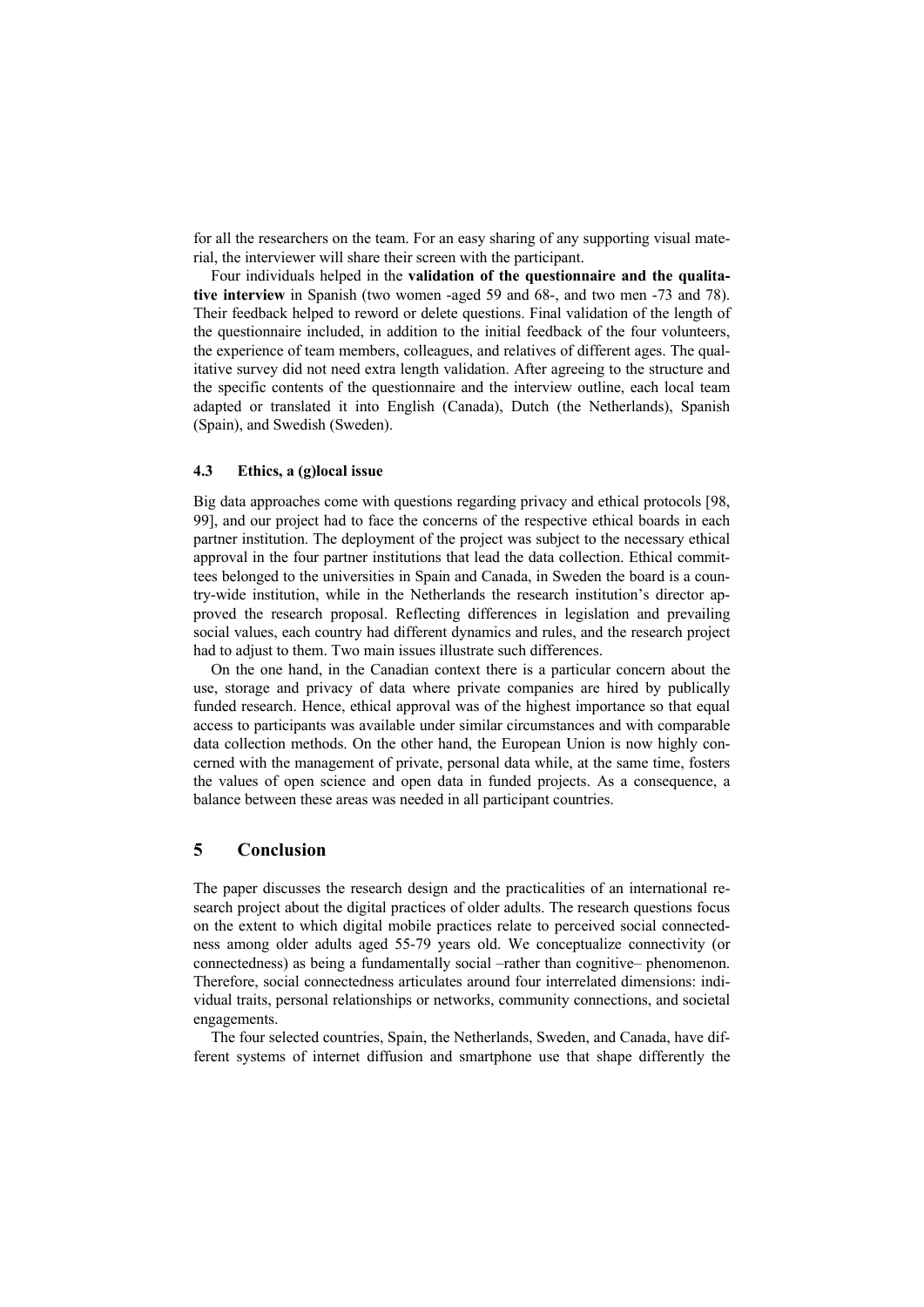digitization of later life. The project will theorize digitization of later life in relation to social connectedness by analyzing smartphone logs of a total sample of 600 individuals aged 55-79 years old during one month. Tracked use will be complemented with quantitative and qualitative self-reported information. The analysis allows combining reported use and tracked use. Beyond actual use, self-reported use indicates what people say they do in their everyday life, which could be different from what they actually do. In contrast, tracked use reports the smartphone activities, that can combine a mixture of human and programmed activities. The analysis will triangulate the results to counterbalance these effects and, beyond the raw data, will conduct a comparative analysis of how different groups use smartphones differently to theorize digitization in later life, which particular interest of the role of digital communication in the perception of social connectedness.

Two issues are specific to this study on tracked digital practices in later life. The first one is the age scope of the empirical study. Due to the methodology of data collection and based on online tools deployed by a marketing research company for accessing participants, the age range was defined between 55 and 79 years old. In Spain, internet use and mobile internet use at the age of 75 stays at 14% and 8% respectively in 2017 (see Table 1, above). Such proportions, which are the lowest ones in the selected countries, suggest not including individuals in the older old age group in the study. They would be comparatively less accessible through digital mediated environments. For this reason, establishing an upper boundary on age appeared to be a reasonable option to grant appropriate conditions for statistical instruments.

The second issue relates to the tracking system, which finally limits its scope of participants to those using Android devices. Different industrial sources report a recent increase in popularity of iOS devices [100]. In Canada and Sweden, one in three smartphones are Android; in The Netherlands, it is one out of two; while in Spain Android smartphones are seven out of ten [101, 102]. As discussed in section 4.2, these differences introduce a bias because only Android devices are being used because, again, the tracking iOS devices faces more challenges that make collected data less consistent. Also, given that tracked use is enriched with data from the survey, we will be able to compare the socio-demographic characteristics of the samples against the online population in each country to determine the existing biases.

By describing the practicalities and the challenges of this international comparative research project, we aim at helping (young) scholars to grasp better the number of relevant decisions that shape the deployment of any (international) research project. To our understanding, transparency in research design is essential. The assessment and discussion of the challenges and limits of data collection methods include overcoming limitations, providing accurate and appropriate interpretations of empirical results and, most importantly, of the analytical implications based on them.

## **Acknowledgments**

The research project BConnect@Home (https://www.researchgate.net/project/ BCONNECTHOME-Making-use-of-digital-devices-in-later-life) is funded by the JTP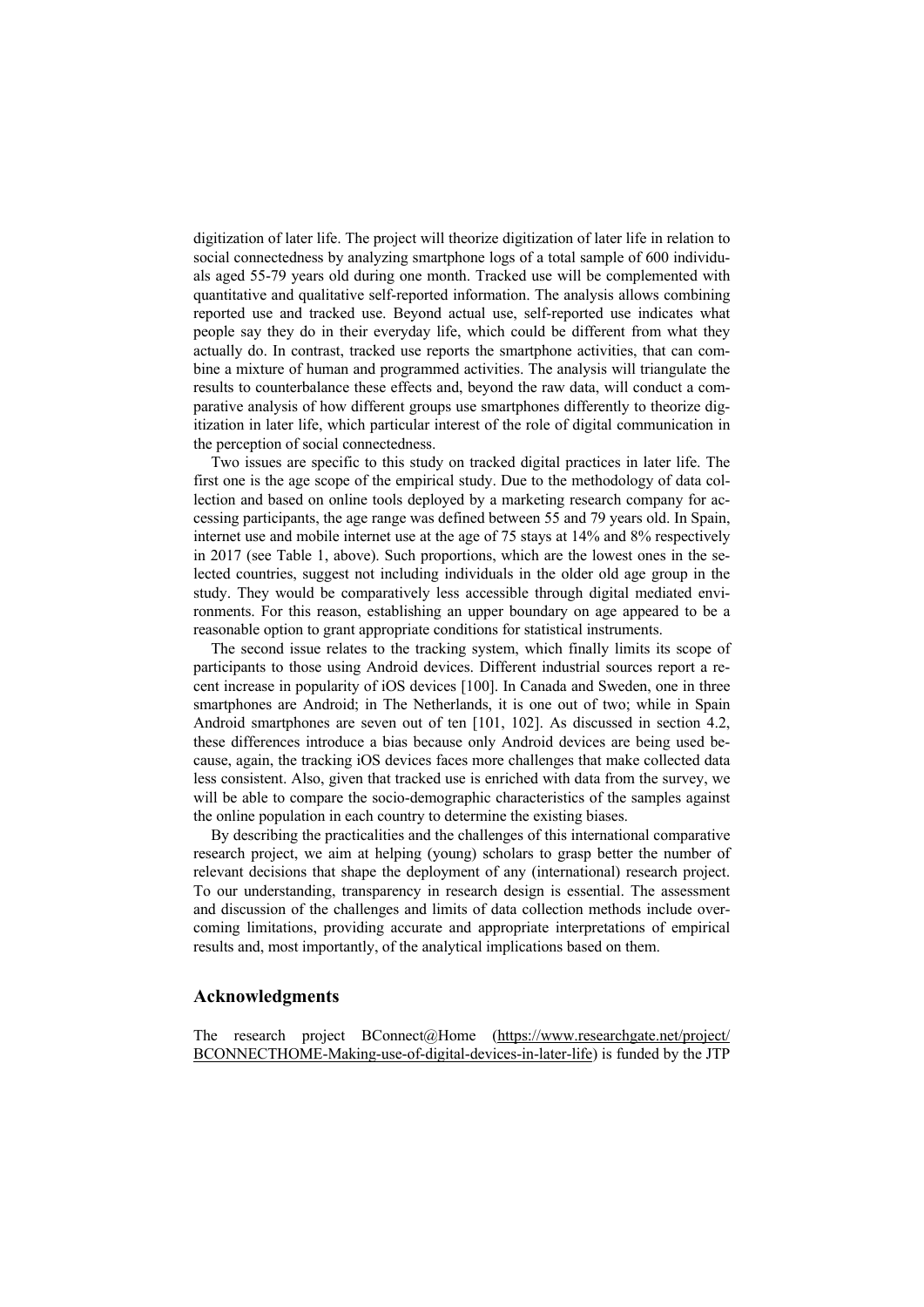2017 - JPI More Years, Better Lives (Grant Agreement 363850). The Netherlands: ZONMW (Project 9003037411); Spain: MINECO (ref. PCI-2017-080), Sweden: TBC; and Canada: Canadian Institutes of Health Research (201704MYB-386097). It also received partial funding from the Ageing + Communication + Technology project http://actproject.ca/ (ref. 895-2013-1018, Social Sciences and Humanities Research Council of Canada), and the Spanish Ministry of Science, Innovation, and Universities (ref: FJCI-2015-24120).

# **References**

- 1. Graafmans, J.A.M., Taipale, V., Charness, N. eds: Gerontechnology: A Sustainable Investment in the Future. IOS Press, Amsterdam (1998)
- 2. Bouma, H., Graafmans, J.A.M.: Gerontechnology. IOS Press, Amsterdam (1992)
- 3. Pinch, T.J., Bijker, W.E.: The social construction of facts and artefacts: or how the sociology of science and the sociology of technology might benefit each other. Soc. Stud. Sci. 14, 399–441 (1984). doi:10.1177/030631284014003004
- 4. Latour, B.: Technology is society made durable. In: Law, J. (ed.) A Sociology of Monsters: Essays on Power, Technology, and Domination. pp. 103–131. MIT Press, Cambridge (1991)
- 5. Latour, B.: Reassembling the Social: An Introduction to Actor-Network-Theory. Oxford University Press, Oxford (2005)
- 6. Bijker, W.E.: Social construction of technology. In: Olsen, J.K.B., Pedersen, S.A., and Hendricks, V.F. (eds.) A Companion to the Philosophy of Technology. pp. 88–94. Wiley-Blackwell, Oxford (2009)
- 7. Peine, A., Faulkner, A., Jæger, B., Moors, E.: Science, technology and the "grand challenge" of ageing: understanding the socio-material constitution of later life. Technol. Forecast. Soc. Change. 93, 1–9 (2015). doi:10.1016/j.techfore.2014.11.010
- 8. Östlund, B., Olander, E., Jonsson, O., Frennert, S.: STS-inspired design to meet the challenges of modern aging: welfare technology as a tool to promote user driven innovations or another way to keep older users hostage? Technol. Forecast. Soc. Change. 93, 82–90 (2015). doi:10.1016/j.techfore.2014.04.012
- 9. Silverstone, R., Hirsch, E.: Consuming Technologies: Media and Information in Domestic Spaces. Routledge, London (1992)
- 10. Agar, J.: Constant Touch: A Global History of the Mobile Phone. Icon, Cambridge (2003)
- 11. International Telecommunication Union: World Telecommunication/ICT Indicators Database. ITU, Geneva (2017)
- 12. Castells, M., Fernández-Ardèvol, M., Linchuan Qiu, J., Sey, A.: Mobile Communication and Society: A Global Perspective. MIT Press, Cambridge (2006)
- 13. Haddon, L.: Information and Communication Technologies in Everyday Life: A Concise Introduction and Research Guide. Berg, Oxford (2004)
- 14. Silverstone, R., Hirsch, E., Morley, D.: Information and communication technologies and the moral economy of the household. In: Silverstone, R. and Hirsch, E. (eds.) Consuming Technologies: Media and Information in Domestic Spaces. pp. 15–31. Routledge, London (1992)
- 15. Loos, E., Haddon, L., Mante-Meijer, E. eds: Generational Use of New Media. Routledge, London (2012)
- 16. Haddon, L.: Domestication and mobile telephony. In: Katz, J.E. (ed.) Machines that Become Us: The Social Context of Personal Communication Technology. pp. 43–56.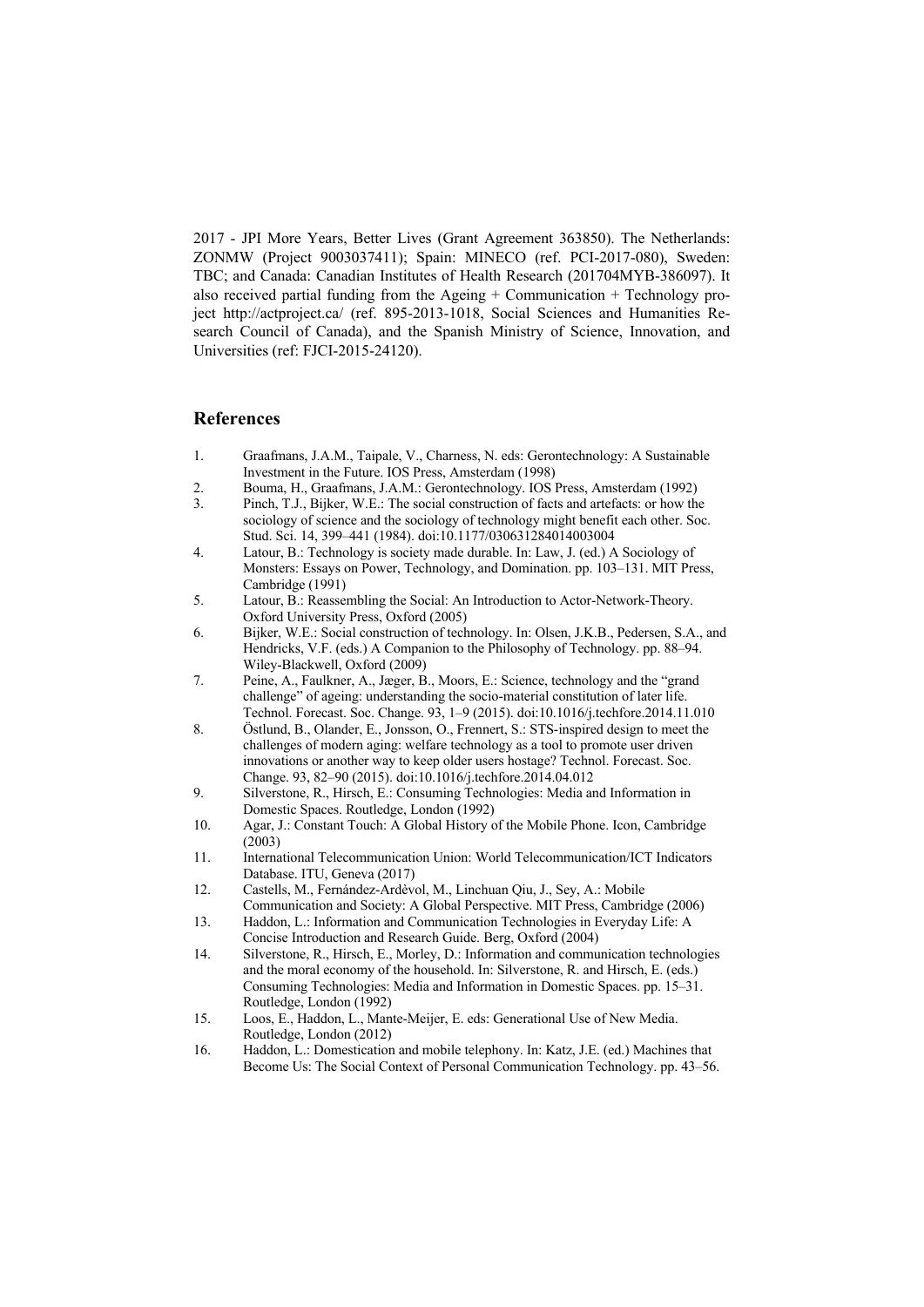Transaction, New Brunswick (2003)

- 17. Haddon, L.: Research questions for the evolving communications landscape. In: Ling, R.S. and Pedersen, P. (eds.) Mobile Communications: Renegotiation of the Social Sphere. pp. 7–22. Springer, London (2005)
- 18. Haddon, L.: Domestication analysis, objects of study, and the centrality of technologies in everyday life. Can. J. Commun. 36, 311–323 (2011). doi:10.22230/cjc.2011v36n2a2322
- 19. Hartmann, M.: From domestication to mediated mobilism. Mob. Media Commun. 1, 42–49 (2013). doi:10.1177/2050157912464487
- 20. Ito, M., Matsuda, M., Okabe, D. eds: Personal, Portable, Pedestrian: Mobile Phones in Japanese Life. The MIT Press, Cambridge (2005)
- 21. Katz, J.E., Aakhus, M.: Perpetual Contact: Mobile Communication, Private Talk, Public Performance. Cambridge University Press, Cambridge (2002)
- 22. Wajcman, J., Bittman, M., Brown, J.E.: Families without borders: mobile phones, connectedness and work-home divisions. Sociology. 42, 635–652 (2008). doi:10.1177/0038038508091620
- 23. Wherton, J., Sugarhood, P., Procter, R., Greenhalgh, T.: Designing technologies for social connection with older people. In: Prendergast, D. and Garattini, C. (eds.) Aging and the Digital Life Course. pp. 107–124. Berghahn Books, New York (2015)
- 24. Foth, M., Hearn, G.: Networked individualism of urban residents: discovering the communicative ecology in inner-city apartment buildings. Information, Commun. Soc. 10, 749–772 (2007). doi:10.1080/13691180701658095
- 25. Petrovčič, A., Fortunati, L., Vehovar, V., Kavčič, M., Dolničar, V.: Mobile phone communication in social support networks of older adults in Slovenia. Telemat. Informatics. 32, 642–655 (2015). doi:10.1016/j.tele.2015.02.005
- 26. Joyce, K., Mamo, L.: Graying the cyborg: new directions in feminist analyses of aging, science, and technology. In: Calasanti, T.M. and Slevin, K.F. (eds.) Age Matters: Realigning Feminist Thinking. Routledge, New York (2006)
- 27. Gilleard, C., Higgs, P.: Consumption and aging. In: Settersten, R.A. and Angel, J.L. (eds.) Handbook of Sociology of Aging. pp. 361–375. Springer Verlag, New York (2011)
- 28. Loe, M.: Comfort and medical ambivalence in old age. Technol. Forecast. Soc. Change. 93, 141–146 (2015). doi:10.1016/j.techfore.2014.04.013
- 29. Essén, A., Östlund, B.: Laggards as innovators? Old users as designers of new services & service systems. Int. J. Des. 5, 89–98 (2011)
- 30. Peine, A., Rollwagen, I., Neven, L.: The rise of the "innosumer": rethinking older technology users. Technol. Forecast. Soc. Change. 82, 199–214 (2014). doi:10.1016/j.techfore.2013.06.013
- 31. Östlund, B.: Gammal är Äldst: En Studie av Teknikens Betydelse i Äldre Människors Liv [Older People are the Most Experienced: A Study of the Meaning of Technology in Older People's Everyday Life], https://lup.lub.lu.se/search/publication/4386c568- 3b99-48b5-83a7-703093bc383a, (1995)
- 32. Joyce, K., Loe, M.: Theorising technogenarians: a sociological approach to ageing, technology and health. In: Joyce, K. and Loe, M. (eds.) Technogenarians: Studying Health and Illness Through an Ageing, Science, and Technology Lens. pp. 1–9. Wiley-Blackwell, Oxford (2010)
- 33. Bailey, C., Foran, T.G., Ni Scanaill, C., Dromey, B.: Older adults, falls and technologies for independent living: a life space approach. Ageing Soc. 31, 829–848 (2011). doi:10.1017/S0144686X10001170
- 34. Neven, L.: "But obviously not for me": robots, laboratories and the defiant identity of elder test users. Sociol. Health Illn. 32, 335–347 (2010). doi:10.1111/j.1467- 9566.2009.01218.x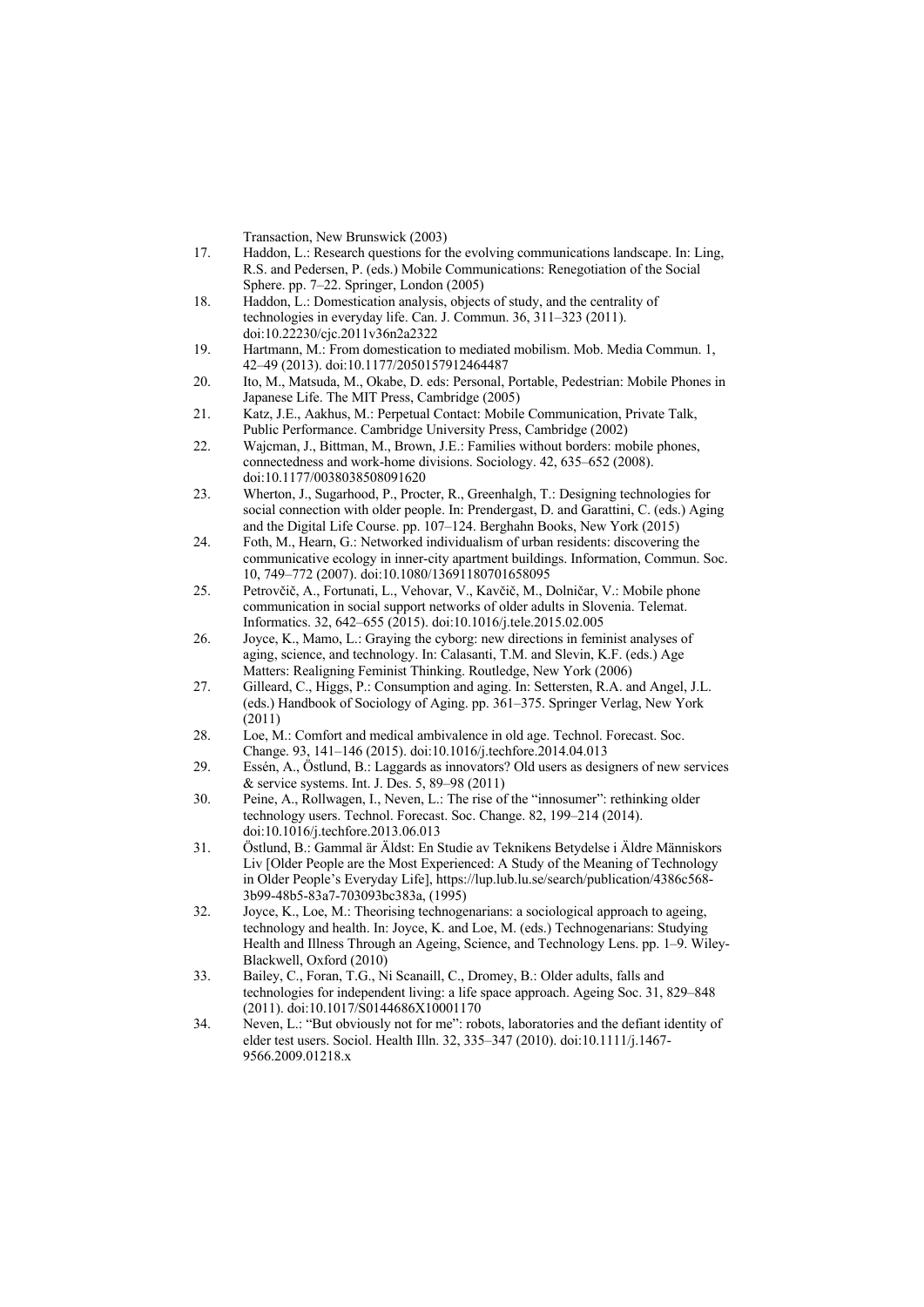- 35. Mort, M., Roberts, C., Callén, B.: Ageing with telecare: care or coercion in austerity? Sociol. Health Illn. 35, 799–812 (2013). doi:10.1111/j.1467-9566.2012.01530.x
- 36. Waycott, J., Vetere, F., Pedell, S., Morgans, A., Ozanne, E., Kulik, L.: Not for me: older adults choosing not to participate in a social isolation intervention. In: Proceedings of the 2016 CHI Conference on Human Factors in Computing Systems: CHI '16. pp. 745–757. ACM Press, New York (2016)
- 37. Greenhalgh, T., Wherton, J., Sugarhood, P., Hinder, S., Procter, R., Stones, R.: What matters to older people with assisted living needs? A phenomenological analysis of the use and non-use of telehealth and telecare. Soc. Sci. Med. 93, 86–94 (2013). doi:10.1016/j.socscimed.2013.05.036
- 38. Oudshoorn, N., Pinch, T.: How Users Matter: The Co-Construction of Users and Technologies. MIT Press, Cambridge (2003)
- 39. Selwyn, N.: Apart from technology: understanding people's non-use of information and communication technologies in everyday life. Technol. Soc. 25, 99–116 (2003). doi:10.1016/S0160-791X(02)00062-3
- 40. Peine, A., Neven, L.: From intervention to co-constitution: new directions in theorizing about aging and technology. Gerontologist. gny050, (2018). doi:10.1093/geront/gny050
- 41. Schulz, R., Wahl, H.-W., Matthews, J.T., De Vito Dabbs, A., Beach, S.R., Czaja, S.J.: Advancing the aging and technology agenda in gerontology. Gerontologist. 55, 724– 734 (2015). doi:10.1093/geront/gnu071
- 42. Peek, S.T.M., Luijkx, K.G., Rijnaard, M.D., Nieboer, M.E., van der Voort, C.S., Aarts, S., van Hoof, J., Vrijhoef, H.J.M., Wouters, E.J.M.: Older adults' reasons for using technology while aging in place. Gerontology. 62, 226–237 (2016). doi:10.1159/000430949
- 43. Mitzner, T.L., Savla, J., Boot, W.R., Sharit, J., Charness, N., Czaja, S.J., Rogers, W.A.: Technology adoption by older adults: findings from the PRISM trial. Gerontologist. gny113, (2018). doi:10.1093/geront/gny113
- 44. Joyce, K., Peine, A., Neven, L., Kohlbacher, F.: Aging: the socio-material constitution of later life. In: Felt, U., Fouché, R., Miller, C.A., and Smith-Doerr, L. (eds.) The Handbook of Science and Technology Studies. pp. 915–942. MIT Press, Cambridge (2017)
- 45. Kvale, S.: InterViews: An Introduction to Qualitative Research Interviewing. Sage, Thousand Oaks (1996)
- 46. Loos, E., Haddon, L., Mante-Meijer, E. eds: The Social Dynamics of Information and Communication Technology. Ashgate, Aldershot (2008)
- 47. López Gómez, D.: Little arrangements that matter: rethinking autonomy-enabling innovations for later life. Technol. Forecast. Soc. Change. 93, 91–101 (2015). doi:10.1016/j.techfore.2014.02.015
- 48. Rosales, A., Fernández-Ardèvol, M.: Smartphones, apps and older people's interests: from a generational perspective. In: Proceedings of the 18th International Conference on Human-Computer Interaction with Mobile Devices and Services: MobileHCI 2016. pp. 491–503. ACM, New York (2016)
- 49. Marshall, B.L., Katz, S.: How old am I? Digital culture and quantified ageing. Digit. Cult. Soc. 2, 145–152 (2016). doi:10.14361/dcs-2016-0110
- 50. Beneito-Montagut, R., Cassián-Yde, N., Begueria, A.: What do we know about the relationship between internet-mediated interaction and social isolation and loneliness in later life? Qual. Ageing Older Adults. 19, 14–30 (2018). doi:10.1108/QAOA-03- 2017-0008
- 51. Cotterell, N., Buffel, T., Phillipson, C.: Preventing social isolation in older people. Maturitas. 113, 80–84 (2018). doi:10.1016/j.maturitas.2018.04.014
- 52. Cornwell, B., Laumann, E.O., Schumm, L.P.: The social connectedness of older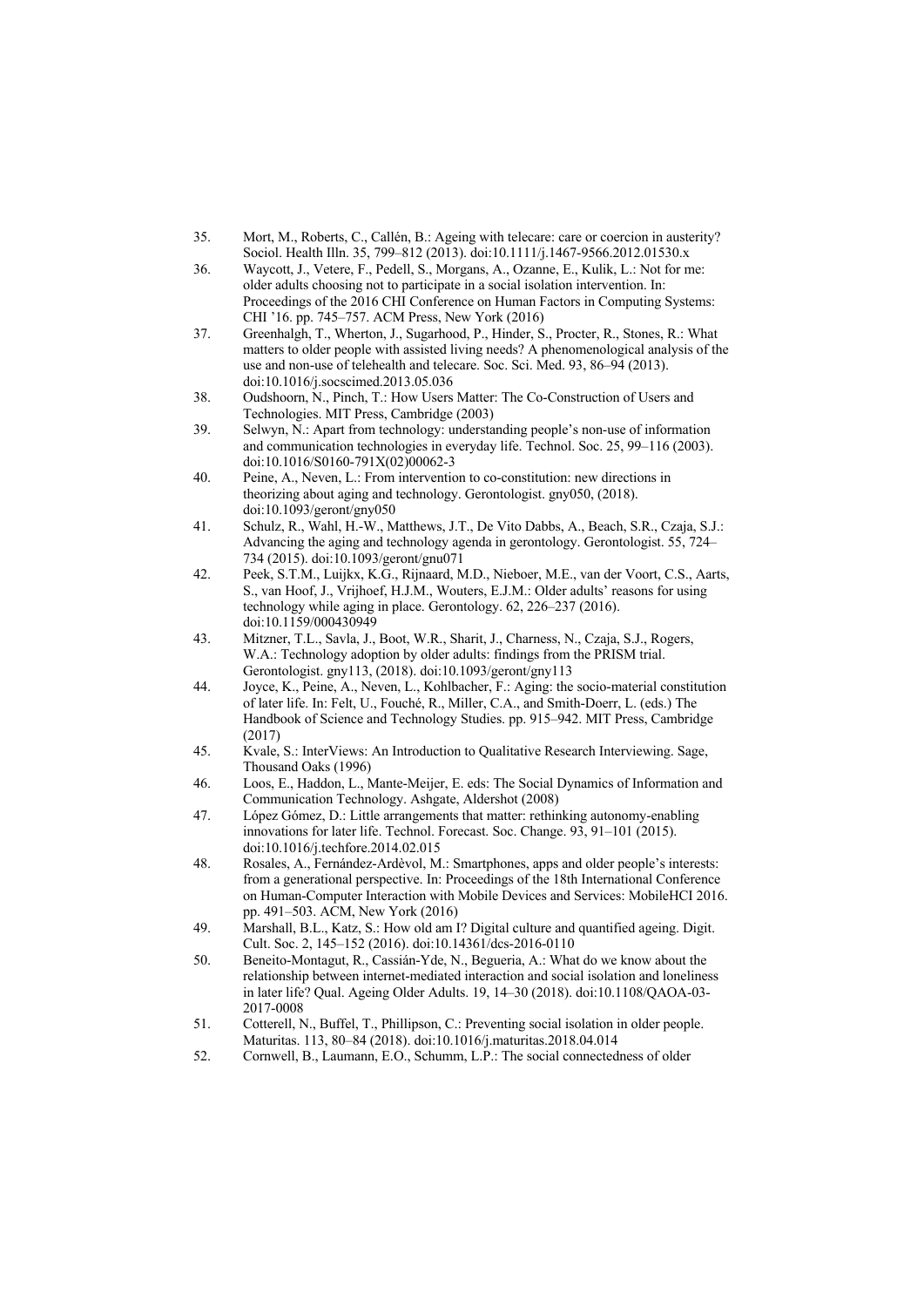adults: a national profile. Am. Sociol. Rev. 73, 185–203 (2008). doi:10.1177/000312240807300201

- 53. Holt-Lunstad, J., Smith, T.B., Layton, J.B.: Social relationships and mortality risk: a meta-analytic review. PLoS Med. 7, e1000316 (2010). doi:10.1371/journal.pmed.1000316
- 54. Waycott, J., Vetere, F., Ozanne, E.: Building social connections: a framework for enriching older adults' social connectedness through emerging information and communication technologies. In: Barbosa Neves, B. and Vetere, F. (eds.) Ageing and Digital Technology: Designing and Evaluating Emerging Technologies for Older Adults. pp. 58–74. Springer, Berlin (2019)
- 55. van Tilburg, T., van Groenou, M.B.: Network and health changes among older Dutch adults. J. Soc. Issues. 58, 697–713 (2002). doi:10.1111/1540-4560.00041
- 56. Raento, M., Oulasvirta, A., Eagle, N.: Smartphones: an emerging tool for social scientists. Sociol. Methods Res. 37, 426–454 (2009). doi:10.1177/0049124108330005
- 57. Kitchin, R.: The Data Revolution: Big Data, Open Data, Data Infrastructures & their Consequences. Sage, London (2014)
- 58. Schäfer, M.T., van Es, K. eds: The Datafied Society: Studying Culture through Data. Amsterdam University Press, Amsterdam (2017)
- 59. Böhmer, M., Hecht, B., Schöning, J., Krüger, A., Bauer, G.: Falling asleep with Angry Birds, Facebook and Kindle: a large scale study on mobile application usage. In: Bylund, M. (ed.) Proceedings of the 13th International Conference on Human Computer Interaction with Mobile Devices and Services: MobileHCI '11. pp. 47–56. ACM Press, New York (2011)
- 60. Wagner, D.T., Rice, A., Beresford, A.R.: Device analyzer: understanding smartphone usage. In: Stojmenovic, I., Cheng, Z., and Guo, S. (eds.) Mobile and Ubiquitous Systems: Computing, Networking, and Services 10th International Conference: MOBIQUITOUS 2013. pp. 195–208. Springer, Cham (2014)
- 61. Bentley, F., Church, K., Harrison, B., Lyons, K., Rafalow, M.: Three hours a day: understanding current teen practices of smartphone application use. (2015)
- 62. Rosales, A., Fernández-Ardèvol, M.: Beyond WhatsApp: older people and smartphones. Rom. J. Commun. Public Relations. 18, 27 (2016). doi:10.21018/rjcpr.2016.1.200
- 63. Rosales, A., Fernández-Ardèvol, M.: Smartphone usage diversity among older people. In: Sayago, S. (ed.) Perspectives on Human-Computer Interaction Research with Older People. Springer, Cham (2019)
- 64. Ferreira, D., Goncalves, J., Kostakos, V., Barkhuus, L., Dey, A.K.: Contextual experience sampling of mobile application micro-usage. In: Proceedings of the 16th International Conference on Human-Computer Interaction with Mobile Devices & Services: MobileHCI '14. pp. 91–100. ACM Press, New York (2014)
- 65. Karikoski, J., Soikkeli, T.: Contextual usage patterns in smartphone communication services. Pers. Ubiquitous Comput. 17, 491–502 (2013). doi:10.1007/s00779-011- 0503-0
- 66. Shin, C., Dey, A.K.: Automatically detecting problematic use of smartphones. In: Proceedings of the 2013 ACM International Joint Conference on Pervasive and Ubiquitous Computing: UbiComp '13. pp. 335–344. ACM Press, New York (2013)
- 67. Lee, U., Song, J., Lee, J., Ko, M., Lee, C., Kim, Y., Yang, S., Yatani, K., Gweon, G., Chung, K.-M.: Hooked on smartphones. In: Proceedings of the 32nd Annual ACM Conference on Human Factors in Computing Systems: CHI '14. pp. 2327–2336. ACM Press, New York (2014)
- 68. Rahmati, A., Tossell, C., Shepard, C., Kortum, P., Zhong, L.: Exploring iPhone usage. In: Proceedings of the 14th International Conference on Human-Computer Interaction with Mobile Devices and Services: MobileHCI '12. pp. 11–20. ACM Press, New York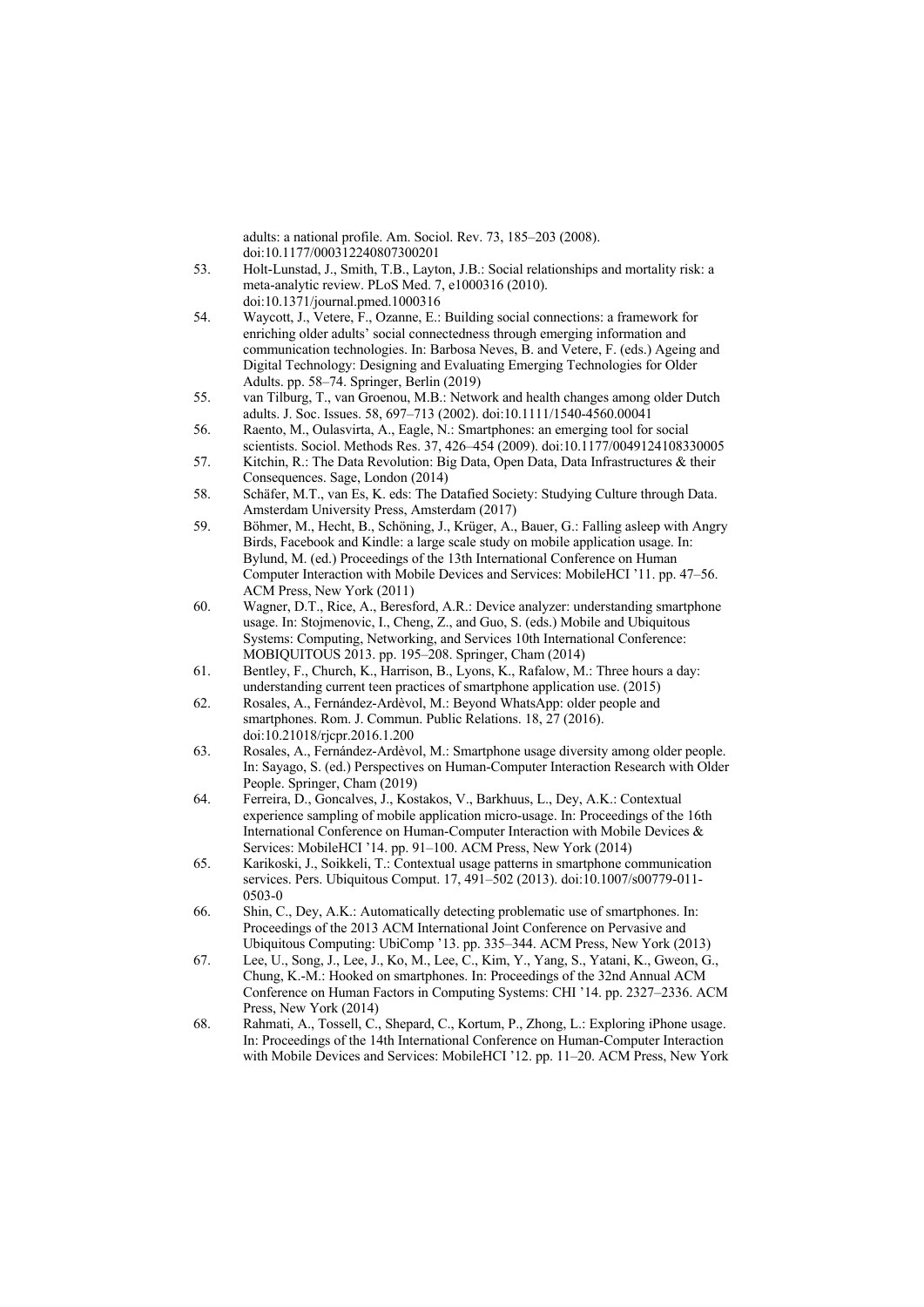(2012)

- 69. Boyd, D., Crawford, K.: Critical questions for big data. Information, Commun. Soc. 15, 662–679 (2012). doi:10.1080/1369118X.2012.678878
- 70. Kiukkonen, N., Blom, J., Dousse, O., Gatica-Perez, D., Laurila, J.: Towards rich mobile phone datasets: Lausanne data collection campaign. In: Proceedings of the 7th ACM International Conference on Pervasive Services: ICPS'10. ACM Press, New York (2010)
- 71. Xu, R., Frey, R.M., Fleisch, E., Ilic, A.: Understanding the impact of personality traits on mobile app adoption - Insights from a large-scale field study. Comput. Human Behav. 62, 244–256 (2016). doi:10.1016/j.chb.2016.04.011
- 72. Böhmer, M., Krüger, A.: A study on icon arrangement by smartphone users. In: Proceedings of the SIGCHI Conference on Human Factors in Computing Systems: CHI '13. pp. 2137–2146. ACM Press, New York (2013)
- 73. Jones, S.L., Ferreira, D., Hosio, S., Goncalves, J., Kostakos, V.: Revisitation analysis of smartphone app use. In: Proceedings of the 2015 ACM International Joint Conference on Pervasive and Ubiquitous Computing: UbiComp '15. pp. 1197–1208. ACM Press, New York (2015)
- 74. Carrascal, J.P., Church, K.: An in-situ study of mobile app & mobile search interactions. In: Proceedings of the 33rd Annual ACM Conference on Human Factors in Computing Systems: CHI '15. pp. 2739–2748. ACM Press, New York (2015)
- 75. Holz, C., Bentley, F., Church, K., Patel, M.: "I'm just on my phone and they're watching TV": quantifying mobile device use while watching television. In: Proceedings of the ACM International Conference on Interactive Experiences for TV and Online Video: TVX'15. pp. 93–102. ACM Press, New York (2015)
- 76. Ferdous, R., Osmani, V., Mayora, O.: Smartphone app usage as a predictor of perceived stress levels at workplace. In: Proceedings of the 9th International Conference on Pervasive Computing Technologies for Healthcare: PervasiveHealth. pp. 225–228. ICST, Gent (2015)
- 77. Alvarez-Lozano, J., Osmani, V., Mayora, O., Frost, M., Bardram, J., Faurholt-Jepsen, M., Kessing, L.V.: Tell me your apps and I will tell you your mood. In: Proceedings of the 7th International Conference on PErvasive Technologies Related to Assistive Environments - PETRA '14. pp. 1–7. ACM Press, New York (2014)
- 78. de Montjoye, Y.-A., Quoidbach, J., Robic, F., Pentland, A.: Predicting personality using novel mobile phone-based metrics. In: Greenberg, A.M., Kennedy, W.G., and Bos, N. (eds.) Social Computing, Behavioral-Cultural Modeling and Prediction: 6th International Conference, SBP 2013, Washington, DC, USA, April 2-5, 2013: Proceedings. pp. 48–55. Springer, Berlin (2013)
- 79. Ikebe, Y., Katagiri, M., Takemura, H.: Friendship prediction using semi-supervised learning of latent features in smartphone usage data. In: Proceedings of the International Conference on Knowledge Discovery and Information Retrieval. Volume 1: KDIR. pp. 199–205. SciTePress (2012)
- 80. Singh, V.K., Freeman, L., Lepri, B., Pentland, A.S.: Predicting spending behavior using socio-mobile features. In: International Conference on Social Computing (SocialCom): 2013 8 - 14 Sept. 2013, Washington, D.C., USA. pp. 174–179. IEEE, Piscataway (2013)
- 81. Rosales, A., Fernández-Ardèvol, M.: Generational comparison of simultaneous internet activities using smartphones and computers. In: Zhou, J. and Salvendy, G. (eds.) Human Aspects of IT for the Aged Population: Design for Aging: ITAP 2016. pp. 478–489. Springer, Cham (2016)
- 82. Götz, F.M., Stieger, S., Reips, U.-D.: Users of the main smartphone operating systems (iOS, Android) differ only little in personality. PLoS One. 12, e0176921 (2017). doi:10.1371/journal.pone.0176921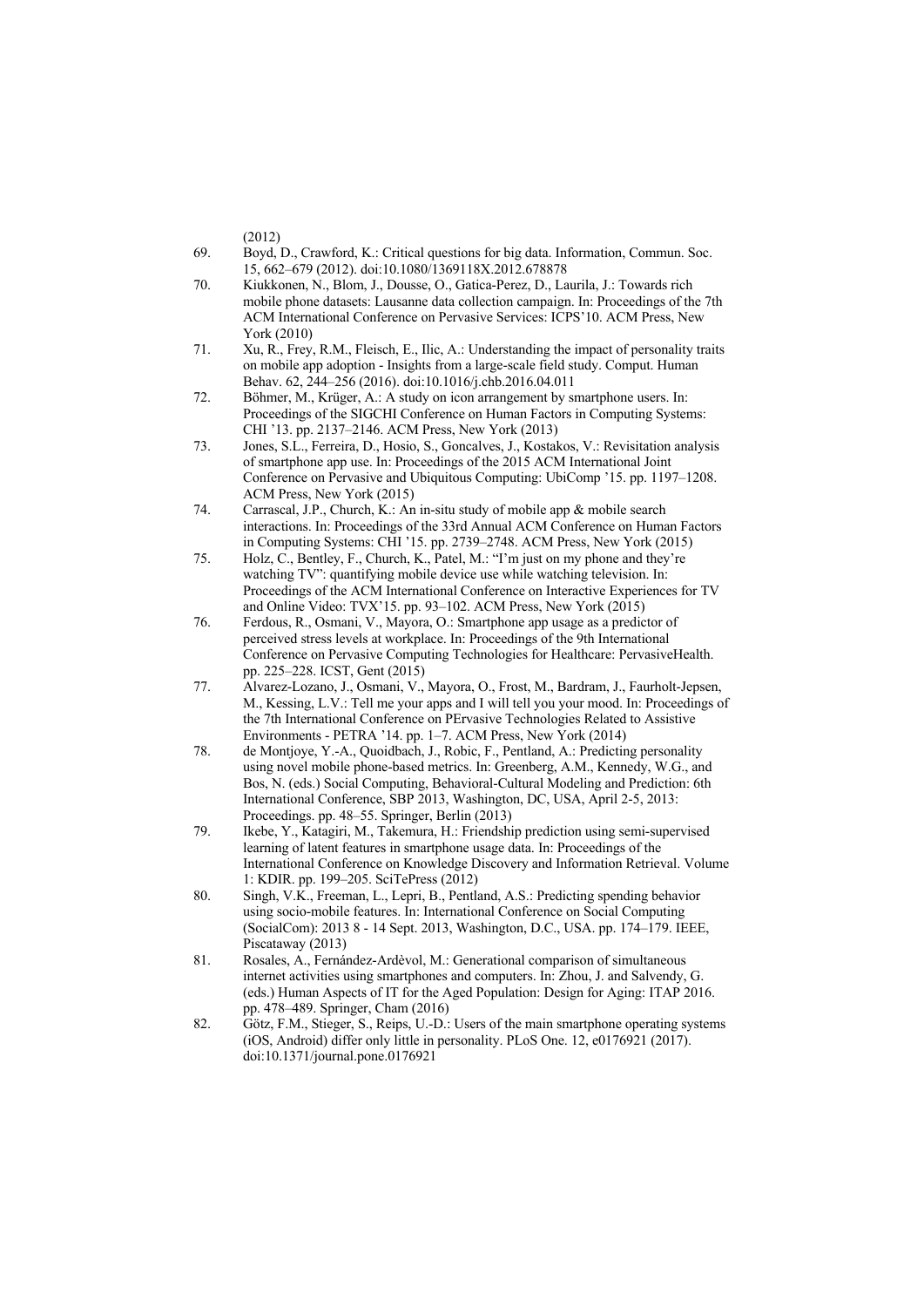- 83. Ferreira, D., Dey, A.K., Kostakos, V.: Understanding human-smartphone concerns: a study of battery life. In: Lyons, K., Hightower, J., and Huang, E.M. (eds.) Pervasive Computing: 9th international conference, Pervasive 2011, San Francisco, USA, June 12-15, 2011. Proceedings. pp. 19–33. Springer, Berlin (2011)
- 84. Fernández-Ardèvol, M., Rosales, A.: My interests, my activities: learning from an intergenerational comparison of smartwatch use. In: Zhou, J. and Salvendy, G. (eds.) Human Aspects of IT for the Aged Population: Applications, Services and Contexts: ITAP 2017. pp. 114–129. Springer, Cham (2017)
- 85. Rosales, A., Fernández-Ardèvol, M., Ferran-Ferrer, N.: Long-term appropriation of smartwatches among a group of older people. In: Zhou, J. and Salvendy, G. (eds.) Human Aspects of IT for the Aged Population: Acceptance, Communication and Participation: ITAP 2018. pp. 135–148. Springer, Cham (2018)
- 86. Rosales, A., Fernández-Ardèvol, M., Comunello, F., Mulargia, S., Ferran-Ferrer, N.: Older people and smartwatches, initial experiences. El Prof. la Inf. 26, 457 (2017). doi:10.3145/epi.2017.may.12
- 87. Alwin, D.F., McCammon, R.J.: Generations, cohorts, and social change. In: Mortimer, J.T. and Shanahan, M.J. (eds.) Handbook of the Life Course. pp. 23–50. Kluwer Academic Publishers, New York (2003)
- 88. Bristow, J.: The Sociology of Generations: New Directions and Challenges. Palgrave Macmillan, London (2016)
- 89. Moen, P., Spencer, D.: Converging divergences in age, gender, health, and well-being. In: Binstock, R.H., George, L.K., Cutler, S.J., Hendricks, J., and Schulz, J.H. (eds.) Handbook of Aging and the Social Sciences. pp. 127–144. Elsevier, Amsterdam (2006)
- 90. Gilleard, C., Higgs, P., Hyde, M., Wiggins, R., Blane, D.: Class, cohort, and consumption: the British experience of the third age. Journals Gerontol. Ser. B. 60, S305–S310 (2005). doi:10.1093/geronb/60.6.S305
- 91. Anderson, M., Perrin, A.: Tech adoption climbs among older adults, http://www.pewinternet.org/2017/05/17/tech-adoption-climbs-among-older-adults/
- 92. Eurostat: Individuals who accessed the internet in the last 12 months (isoc\_ci\_ifp\_iu), http://appsso.eurostat.ec.europa.eu/nui/show.do?dataset=isoc\_ci\_ifp\_iu&lang=en
- 93. Statistics Canada: Life in the fast lane: how are Canadians managing?, 2016, https://www150.statcan.gc.ca/n1/daily-quotidien/171114/dq171114a-eng.htm
- 94. Eurostat: Individuals who used a mobile phone (or smart phone) to access the internet (isoc\_ci\_im\_i),
- http://appsso.eurostat.ec.europa.eu/nui/show.do?dataset=isoc\_ci\_im\_i&lang=en 95. Statistics Canada: Use of technology by age group and sex, Canada, provinces and regions (table 22-10-0110-01),

https://www150.statcan.gc.ca/t1/tbl1/en/tv.action?pid=2210011001

- 96. Lagerquist, J.: Internet usage growing fastest among older Canadians: StatsCan, https://www.ctvnews.ca/sci-tech/internet-usage-growing-fastest-among-oldercanadians-statscan-1.3676986, (2017)
- 97. Creswell, J.W.: Research Design: Qualitative, Quantitative, and Mixed Methods Approaches. Sage, Los Angeles (2014)
- 98. Jensen, M.: Challenges of Privacy Protection in Big Data Analytics. BigData'13. 235– 238 (2013). doi:10.1109/BigData.Congress.2013.39
- 99. Smith, M., Szongott, C., Henne, B., Voigt, G. Von: Big Data Privacy Issues in Public Social Media. Digit. Ecosyst. Technol. (DEST), 2012 6th IEEE Int. Conf. on. IEEE. 1–6 (2012). doi:10.1109/DEST.2012.6227909
- 100. Rody-Mantha, B.: Canada's prolific smartphone market skews to iOS: study, http://mediaincanada.com/2018/01/23/canadas-prolific-smartphone-market-skews-toios-study/, (2018)